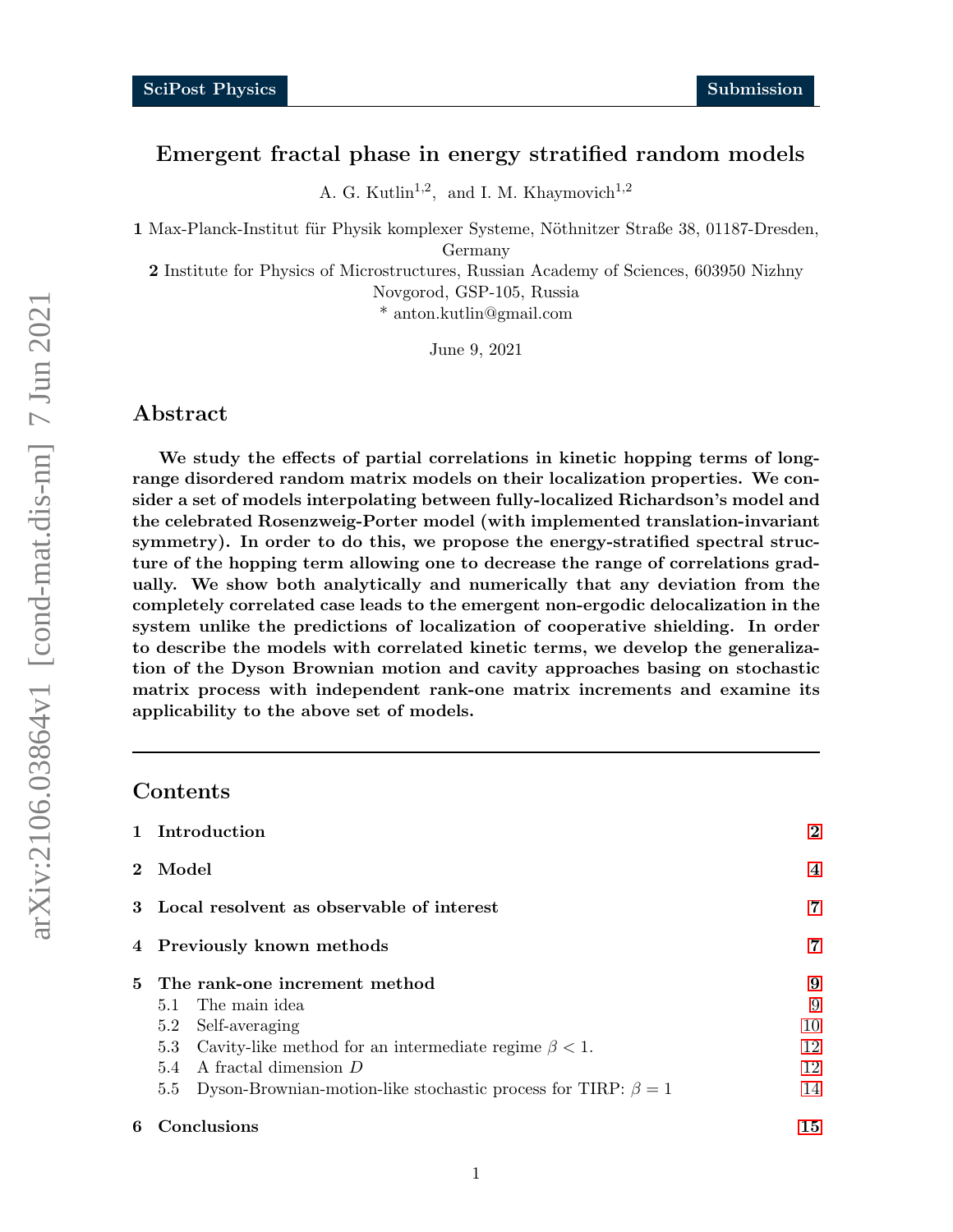|            | 7 Outlook and discussions                                       | 16       |
|------------|-----------------------------------------------------------------|----------|
|            | A Self-averaging                                                | 17       |
|            | B A self-consistent approach<br>B.1 Order-independence property | 18<br>19 |
| References |                                                                 | 20       |

## <span id="page-1-0"></span>1 Introduction

Fractality and multifractality are intriguing and rich phenomena quite widely spread in real world, including coastline profiles, turbulence or even heartbeat and financial dynamics. In quantum systems, multifractal wave functions sharing the properties of metallic (ergodic) and insulating phases open the gap for the ergodicity breaking without a complete localization. First found at the Anderson localization transition  $[1,2]$  in single-particle disordered systems, such non-ergodic extended states have been recently claimed to describe wave-function properties of a whole many-body localized (MBL) phase in the Hilbert space of strongly interacting disordered quantum systems [\[3–](#page-19-2)[8\]](#page-19-3). The complexity of the above systems makes the numerical simulations of them to be difficult. Indeed, the description of the MBL transition is a highly demanding problem which shows controversial numerical results not only on the critical disorder value [\[9–](#page-19-4)[11\]](#page-19-5), but on the existence of the MBL phase itself [\[11–](#page-19-5)[13\]](#page-19-6).

Therefore it is of particular concern and high demand to model essential attributes of such systems in less complicated single-particle or random matrix settings. Here, in order to simulate the multifractal eigenstate structure of the MBL phase one has to realize the random matrix models with the *robust* multifractal phase(s) in them.

However, the only random-matrix platform known so far to show robust fractal [\[14–](#page-19-7)[21\]](#page-20-0) or multifractal [\[22–](#page-20-1)[24\]](#page-20-2) properties is the family of the so-called Rosenzweig-Porter (RP) ensembles [\[25\]](#page-20-3) and some Floquet-driven systems [\[26](#page-20-4)[–28\]](#page-20-5) showing the same effective Hamiltonian. All these models are inevitably long-range and given by the complete graphs with different statistical properties of on-site (diagonal) disorder and matrix hopping terms. Recently the interest to such long-range models and robust multifractality in them has been stirred up by their relevance and an immediate applicability of their multifractal paradigm to the description of black-hole physics based on the Sachdev-Ye-Kitaev model with diagonal disorder [\[8,](#page-19-3)[29\]](#page-20-6) and to the speeding up the algorithms of quantum annealing [\[30–](#page-21-0)[32\]](#page-21-1) and teaching of weak learners in artificial neural networks [\[33\]](#page-21-2).

Nevertheless, the disordered long-range models undergoing Anderson localization transition are not just purely idealized mathematical objects living in the brains of scientists. By contrast, being suggested in 1980s [\[2,](#page-19-1) [34–](#page-21-3)[36\]](#page-21-4), they have been realized in the variety of physical systems spreading from trapped ions [\[37,](#page-21-5) [38\]](#page-21-6), ultra cold polar molecules [\[39\]](#page-21-7), magnetic [\[40,](#page-21-8) [41\]](#page-21-9), and Rydberg [\[42,](#page-21-10) [43\]](#page-22-0) atoms to nitrogen vacancies in diamond [\[44\]](#page-22-1), photonic crystals [\[45\]](#page-22-2), nuclear spins [\[46\]](#page-22-3), and Frenkel excitations [\[47\]](#page-22-4). All these realizations confirm that the presence of the long-range hopping matrix elements indeed may delocalize the system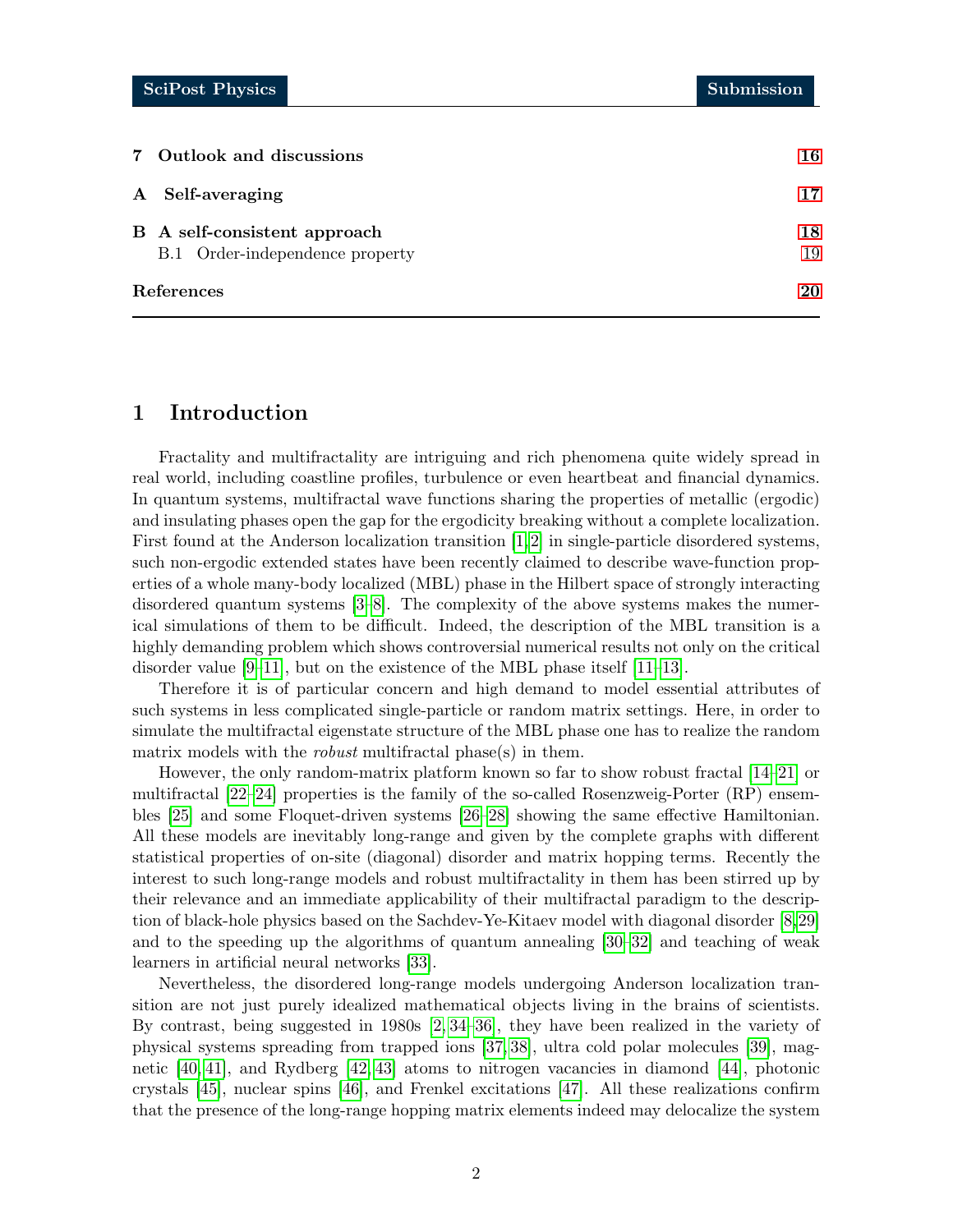and restore the localization transition even in low-dimensional systems where the short-range models are known to be completely localized [\[48\]](#page-22-5).

In addition, the disordered many-body systems considered in the Hilbert space [\[6\]](#page-19-8) and their counterparts on the hierarchical graph structures [\[22,](#page-20-1) [23,](#page-20-7) [49\]](#page-22-6) have been recently mapped (within some approximations) to the above Rosenzweig-Porter-like models. In these mappings the all-to-all hops which amplitudes depend on the Hilbert space dimension  $N$  emerge naturally from the short-range models in the hierarchical (Hilbert) space. Indeed, the all-to-all coupling is obtained in these models from the consideration of long series of quantum transitions to (at least) exponentially growing number of available configurations at the certain hopping distance, while the size-dependence of the hopping amplitudes is related to the exponentially decaying propagators [\[6\]](#page-19-8). Proliferating this process up to the Hilbert space diameter, one immediately restores the complete graph with the N-dependent amplitudes [\[49\]](#page-22-6).

However, with all the above mentioned success in applications  $[6, 8, 22, 23, 29-33, 49]$  $[6, 8, 22, 23, 29-33, 49]$  $[6, 8, 22, 23, 29-33, 49]$  $[6, 8, 22, 23, 29-33, 49]$  $[6, 8, 22, 23, 29-33, 49]$  $[6, 8, 22, 23, 29-33, 49]$  $[6, 8, 22, 23, 29-33, 49]$ , the RP model has some caveats. Indeed, it is formed by a complete graph with the *independent* identically distributed (i.i.d.) hops, while in the models mapped to the short-range manybody disordered models the hopping terms in the Hilbert space are strongly and non-trivially correlated due to the dominance of far-away resonances in the corresponding long series of quantum transitions.

Taking account of such correlations brings another surprise into play. Indeed, in the case of completely correlated hopping amplitudes (see, e.g., disordered Richardson's model [\[50,](#page-22-7) [51\]](#page-22-8) and Burin-Maksimov model [\[52,](#page-22-9) [53\]](#page-22-10)) even the long-range character of hopping terms cannot delocalize the majority of the states. These effects called in the literature the cooperative shielding [\[54,](#page-22-11) [55\]](#page-22-12) and the correlation-induced localization [\[21,](#page-20-0) [56–](#page-23-0)[60\]](#page-23-1) are based on the observation that in the disorder-free versions of such systems due to the correlated nature of the kinetic long-range terms there is measure zero of high-energy states that take the most spectral weight of the hopping and effectively screen the bulk states from the off-diagonal matrix elements. The coexistence of few high-energy states with the nearly degenerate bulk states forms a kind of energy stratification, when measure zero of states are separated from each other and from the rest of the spectrum. In the disordered setting, the above screening effectively returns the majority of the eigenstates to the short-range disordered situation with the localization described by the previously known results [\[48\]](#page-22-5). The high energy of a few stratified spectral edge states prevent them from being localized.

Here, a question immediately arises: to what extent such a correlation-induced localization is fragile to the reduction of the correlations? On one hand, the answer to this question has been partially given in [\[56,](#page-23-0) [57,](#page-23-2) [60,](#page-23-1) [61\]](#page-23-3): (i) the localization properties of the systems with the correlations respecting only the translation-invariant (TI) symmetry are nearly indistinguishable from the ones in the uncorrelated systems [\[57\]](#page-23-2); (ii) the addition of a tiny fraction of delocalized uncorrelated hopping to completely correlated models breaks down the localization in them [\[61\]](#page-23-3), while (iii) the correlation-induced localization survives under the addition of finite staggered potential [\[56\]](#page-23-0) or anisotropy-induced quasi-disorder [\[60\]](#page-23-1) terms. But on the other hand, the partial correlations (not just mixture of fully-correlated and fully-uncorrelated terms) were out of scope of these papers.

Therefore in this paper we would like to combine the above mentioned energy stratification of measure zero of levels in the disorder-free case, common for both the correlation-induced localization and cooperative shielding, with the partial correlations in the hopping terms. As a remarkable example we consider the full set of models interpolating between the fully correlated Richardson's model (RM) [\[50,](#page-22-7) [51\]](#page-22-8) and the Rosenzweig-Porter with translation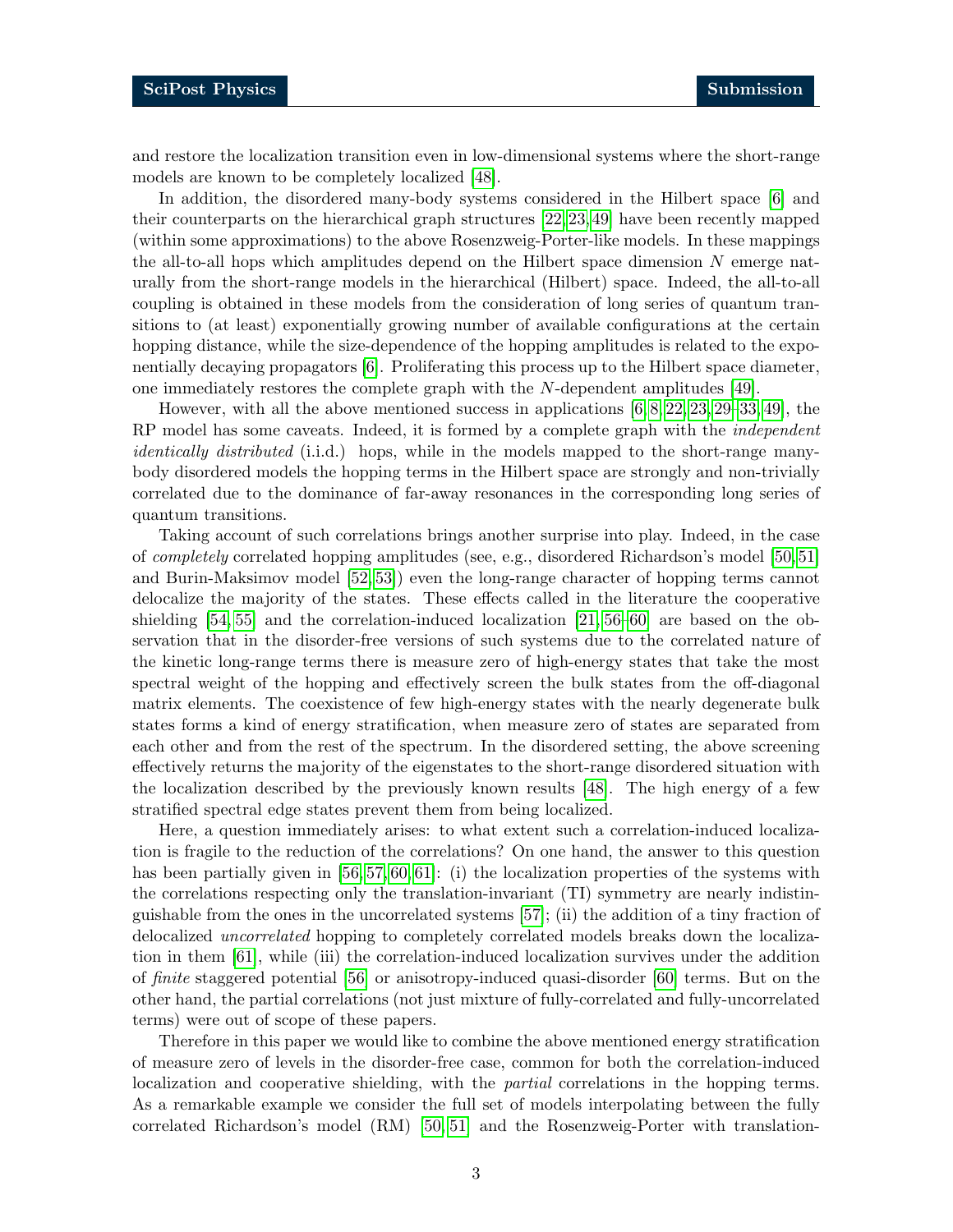invariant correlations (TIRP) [\[57\]](#page-23-2).

Our choice of the TIRP model which has the same wave-function statistics as the conventional uncorrelated RP model is motivated by the simple (plain wave) eigenbasis of the kinetic term allowing one straightforwardly interpolate between the above models keeping this hopping term basis fixed. On the other hand, although the wave-function phase diagram of TIRP is the same as the one of RP, there is no rigorous method to describe this model. Indeed, both the Dyson Brownian motion (DBM) [\[62\]](#page-23-4) and the cavity method [\[63\]](#page-23-5) working for fully uncorrelated models like RP [\[15,](#page-20-8) [24\]](#page-20-2) are not applicable to the set of models of our interests. Therefore in this paper we develop another method based on the spectral decomposition of the kinetic term and the Sherman-Morrison formula for the Green's functions, generalizing the above methods, and benchmark this powerful tool with respect to the numerical results.

### <span id="page-3-0"></span>2 Model

We consider an ensemble of random  $N \times N$  Hamiltonians  $H = T + V$  with the on-site disorder given by the matrix T, diagonal in the coordinate basis of sites  $|i\rangle$ , having i.i.d. random entries  $\varepsilon_i$  with zero mean and unit variance on the diagonal. A hopping matrix V is assumed to be infinitely long-range with a certain eigenbasis  $\{|g_k\rangle\}$ . Further for simplicity we consider  $\{|g_k\rangle\}$  to be plain waves <sup>[1](#page-3-1)</sup> with a wave number  $0 \le g_k < N$  to the state's index k correspondence chosen randomly for each realization, i.e.

<span id="page-3-4"></span>
$$
T = \sum_{i=1}^{N} \varepsilon_i |i\rangle\langle i|, \quad \langle \varepsilon_i \rangle = 0, \quad \langle \varepsilon_i \varepsilon_j \rangle = \delta_{ij}, \tag{1a}
$$

<span id="page-3-2"></span>
$$
V = \sum_{k=1}^{R} v_k |g_k\rangle\langle g_k|, \quad \langle i|g_k\rangle = \frac{1}{\sqrt{N}} e^{\frac{2\pi i}{N} g_k i}.
$$
 (1b)

In order to describe the RM and TIRP (as well as the whole class of models interpolating between them) we consider the hopping matrix V to have the rank  $R = N^{\beta}$ , i.e., the number of non-zero real eigenvalues  $v_k \neq 0$ . RM then is given by the rank  $R = 1$  matrix  $V (\beta = 0)$ when all the hopping elements are completely correlated to each other: e.g., for  $g_1 = 0$ 

$$
V^{RM} = v_1|g_1\rangle\langle g_1| \quad \Leftrightarrow \quad V_{ij}^{RM} = \frac{v_1}{N} \ , \quad \langle V_{ij}^{RM} V_{mn}^{RM*} \rangle = \frac{\langle v_1^2 \rangle}{N^2} > 0 \ , \tag{2}
$$

while TIRP model corresponds to  $R = N (\beta = 1)$  with N i.i.d. Gaussian random numbers  $v_k$ providing as well N i.i.d. Gaussian random TI-coefficients  $V_{ij}^{TIRP} = V_{i-j}$ 

<span id="page-3-3"></span>
$$
\langle V_{i-j} \rangle = 0, \quad \langle V_{i-j} V_{m-n}^* \rangle = \delta_{i-j,m-n} \frac{\langle v_k^2 \rangle}{N} . \tag{3}
$$

The phase diagram of both above models is determined by the scaling of  $V_{i,j} \sim N^{-\gamma/2}$ with a certain parameter  $\gamma$  taken from the consideration of RP model [\[14\]](#page-19-7). The standard locator expansion converges at  $V_{i,j} \sim N^{-1}$ ,  $\gamma = 2$ , providing the localization of all eigenstates

<span id="page-3-1"></span><sup>&</sup>lt;sup>1</sup>All the results are not sensitive to this choice: the only important assumption is that the coefficients  $\langle i|g_k\rangle \sim 1/N^{1/2}$  are of the same order and, thus, ergodic in the coordinate basis.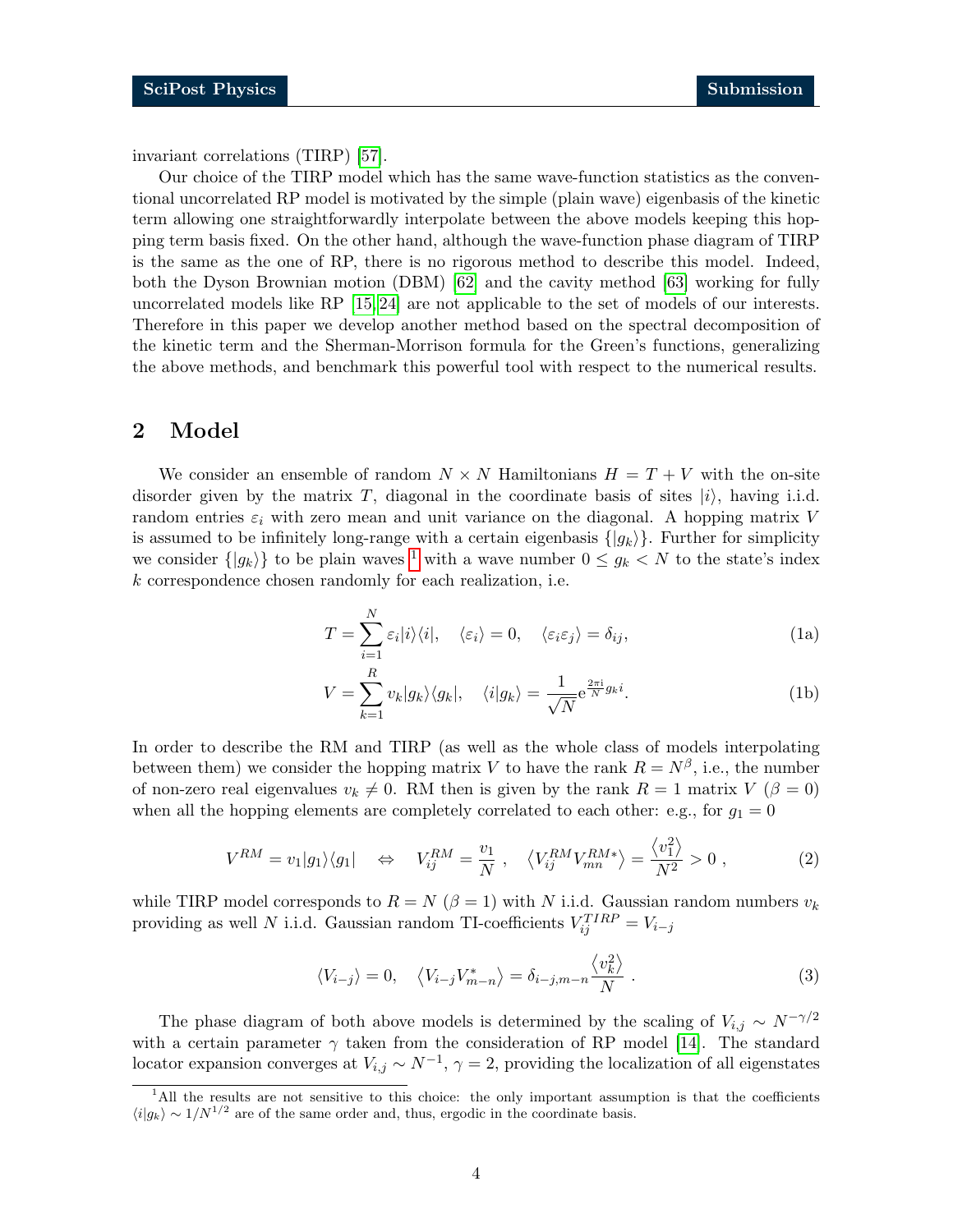at  $\gamma > 2$ . However the difference in correlations [\(2\)](#page-3-2) and [\(3\)](#page-3-3) makes the phase diagrams of RM and TIRP completely different at  $\gamma < 2$ , see the upper and lower lines of Fig. [4.](#page-13-1)

Indeed, like in the RP model, its translation-invariant counterpart, TIRP, shows ergodic and fractal wave function coefficients in the coordinate basis for  $\gamma < 1$  and  $1 < \gamma < 2$ , respectively. Unlike this, in RM  $N-1$  eigenstates are (critically) localized for all  $\gamma < 2$  [\[51\]](#page-22-8). The only level with the large eigenenergy  $E \sim v_1 \sim N^{1-\gamma/2}$  is given by a slightly perturbed plain wave  $|g_1\rangle$  [\[51,](#page-22-8) [57\]](#page-23-2) and provides the energy stratification.

In the above parametrization when  $V_{ij} \sim N^{-\gamma/2}$  for a general value of  $R = N^{\beta}$  the i.i.d. Gaussian random variables  $v_k$  have zero mean and the fixed variance given by

<span id="page-4-3"></span>
$$
\langle v_i \rangle = 0, \quad \langle v_i v_j \rangle = \delta_{ij} N^{2 - \gamma - \beta} . \tag{4}
$$

Therefore, like in RM with  $\beta = 0$ , in a more general case with  $0 < \beta < 2 - \gamma$  one realizes the energy stratification in the hopping term V where a zero fraction  $R/N \sim N^{\beta-1}$  of states has an enhanced energies  $v_k \sim N^{1-(\gamma+\beta)/2}$ , while the rest of the states are degenerate in the disorder-free setting  $T = 0$ .

The presence of  $R \ll N$  non-zero  $v_k$  provides the correlation between TI-hopping terms  $V_{i-i'} \equiv V_{\Delta i}$ . Indeed,

<span id="page-4-0"></span>
$$
\left\langle V_{\Delta i} V_{\Delta j}^* \right\rangle_{\{v_k\}} = f\left(\Delta i - \Delta j\right) N^{-\gamma} , \qquad (5)
$$

where  $\langle \ldots \rangle_{\{v_k\}}$  stands for the average over the hopping eigenvalues  $\{v_k\}$  and the function  $f(x)$  for each fixed choice of  $\{g_k\} \leftrightarrow \{k\}$  correspondence is given by the sum

$$
f\left(x\right) = \sum_{k=1}^{R} \frac{e^{\frac{2\pi i}{N}g_k x}}{R} \,,\tag{6}
$$

jumping from  $f(0) = 1$  to  $f(x \neq 0) \sim R^{-1/2}$ . Of course for different sets of  $\{g_k\}$  the correlations [\(5\)](#page-4-0) given by  $f(x \neq 0)$  have different signs. <sup>[2](#page-4-1)</sup>

A series of such Hamiltonians with different values of  $\beta$  smoothly connects RM ( $\beta = 0$ ) with the TIRP model  $(\beta = 1)$ , i.e. interpolates between a maximally structured translationinvariant model to a TI model with a maximally unstructured hopping while preserving an amplitude of the off-diagonal entries. This is of course not the only way to go between these two models but definitely the interesting one since by a similar interpolation one can in principle, rank by rank, reach any model, not only TIRP one.

In this work we will focus on the calculation of the fractal dimension  $D(\beta)$ <sup>[3](#page-4-2)</sup> of the eigenstates in the spectral bulk for the model [\(1\)](#page-3-4) with  $0 < \beta < 1$ . From the previous studies (see, e.g., [\[57\]](#page-23-2)) the fractal dimensions for the limiting cases of  $\beta = 0$  and  $\beta = 1$  are known. Indeed, as for  $\beta = 0$  and  $\gamma < 2$  the eigenstates are critically localized, one should have  $D(0) = 0$ , while for  $\beta = 1$  and  $\gamma < 2$ ,  $D(1) = \min(1, 2 - \gamma)$ .

$$
\langle V_{\Delta i} V_{\Delta j}^* \rangle = \begin{cases} N^{-\gamma}, & \Delta i = \Delta j \\ 0, & \Delta i \neq \Delta j \end{cases}
$$
 (7)

<span id="page-4-1"></span><sup>&</sup>lt;sup>2</sup>Formally, on average over the sets of  ${q_k}$ ,  $1 \le k \le R \ll N$ , it gives

as in the TIRP model. Moreover, this works at any  $\beta$  including the Richardson's model ( $\beta = 0$ ) due to the randomness of the basis vectors  $|g_k\rangle$ . However, as we will see below the presence of the higher-order correlations like  $\langle V_{\Delta i}V_{\Delta j}V_{\Delta k}^*V_{\Delta i+\Delta j-\Delta k}^*\rangle$  interpolates the phase diagram between TIRP and Richardson's models. The washing out of the two-point correlations in this case are not important for the further consideration.

<span id="page-4-2"></span><sup>&</sup>lt;sup>3</sup>Since TIRP doesn't possesses multifractality [\[57\]](#page-23-2), we do not consider  $D_q$  for different q. A more specific definition of this quantity will be given via self-energy in Sec. [5.4.](#page-11-1)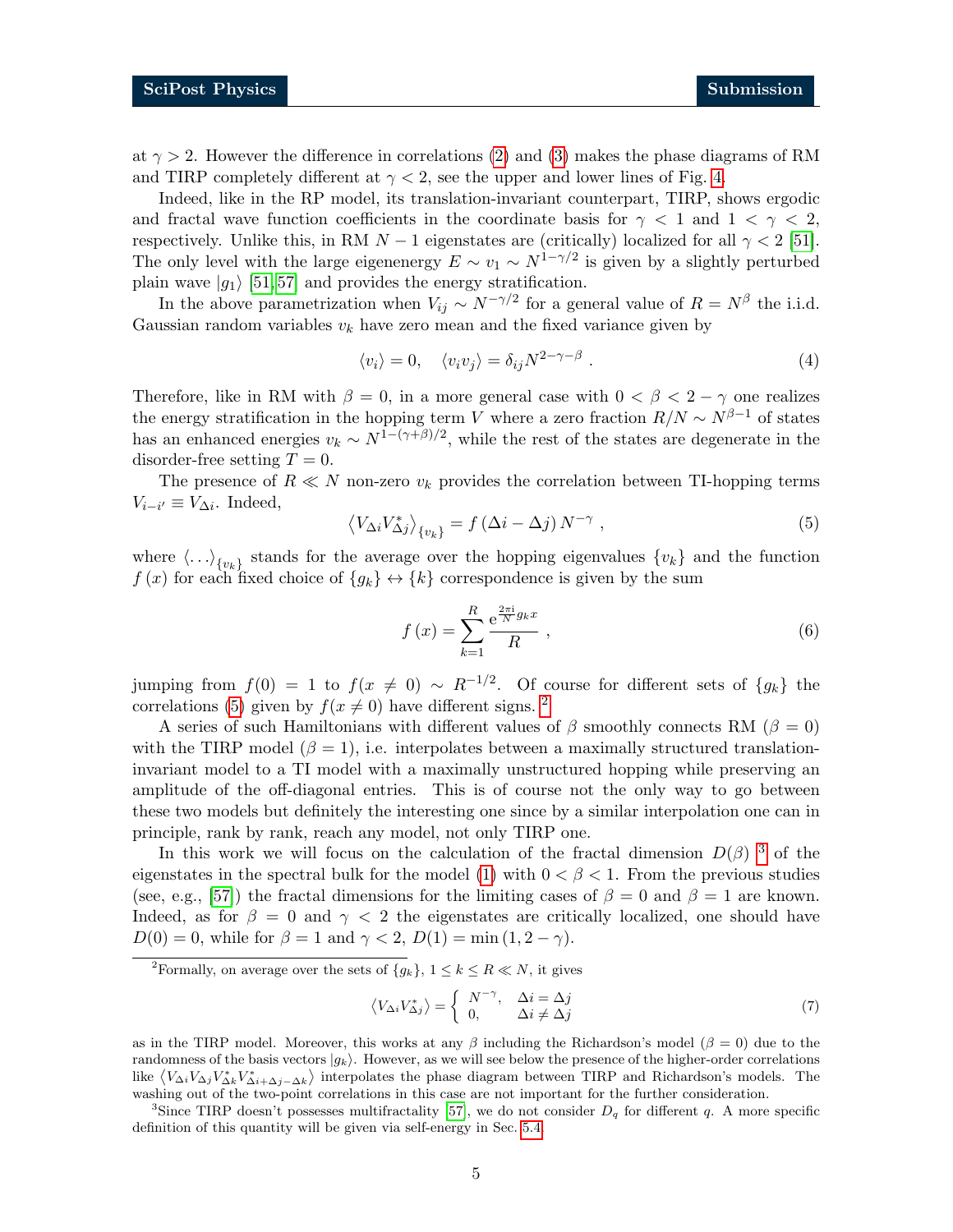In the intermediate regime,  $0 < \beta < 1$ , following the paradigm of the cooperative shield-ing [\[54\]](#page-22-11) one expects to have zero fractal dimension  $D(\beta) = 0$  as soon as there are energy stratified eigenstates with the extensive level spacing

$$
\delta_k \simeq \frac{\sqrt{\langle v^2 \rangle}}{R} = N^{1 - \gamma/2 - 3\beta/2} \gg 1 \tag{8}
$$

i.e., at least for  $\beta < (2-\gamma)/3$ . These  $N^{\beta}$  levels are detached from the bulk of the spectrum, while the typical states in the spectral bulk are shielded from the long-ranged hopping by these high-energy modes and stay virtually unchanged after an orthogonalization to the detached ones.



<span id="page-5-0"></span>Figure 1: A fractal dimension dependence on hopping matrix rank  $R = N^{\beta}$  for the model [\(1\)](#page-3-4) with scaling parameter  $\gamma = 1.25$ . The data was averaged over 1000 samples for each size and extrapolated to  $N \to \infty$ .

However, this guess is quite surprisingly fails. Indeed, as we show further analytically and numerically, Fig. [1,](#page-5-0) the fractal dimension is given by a simply looking formula

<span id="page-5-1"></span>
$$
D(\beta) = \min(\beta, D(1))
$$
\n(9)

and shows the immediate emergence of eigenstate fractality of mid-spectrum states as soon as the number  $N^{\beta}$  of energy stratified states becomes extensive,  $\beta > 0$  (unlike the case of the Burin-Maksimov model [\[56–](#page-23-0)[58\]](#page-23-6)). This is the main result of our paper. Such a fractality emergence shows the fragile nature of the correlation-induced localization to partial reduction of correlations like in the case of mixture [\[61\]](#page-23-3) of completely correlated and completely uncorrelated hopping terms.

In order to derive Eq. [\(9\)](#page-5-1) one has to generalize the known methods (such as the cavity method of the Dyson Brownian motion) to the case of the correlated hopping terms [\(5\)](#page-4-0). This we will do in the next sections.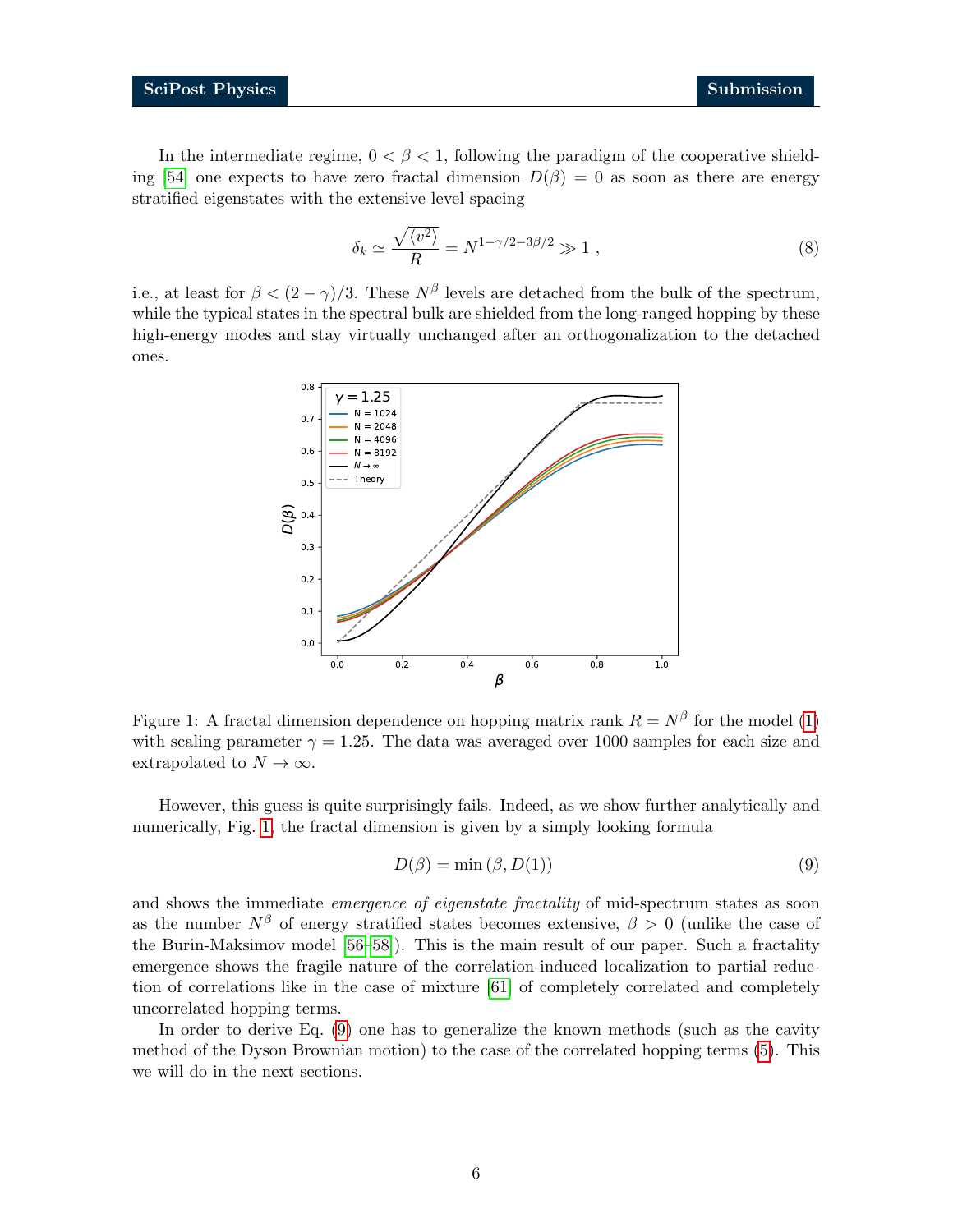## <span id="page-6-0"></span>3 Local resolvent as observable of interest

Before going to a newly developed method, we would like to describe an observable of our interest which can be used to extract the information about the eigenstate fractal dimensions. Like in the paper for the RP model [\[15\]](#page-20-8), we would like to focus on the statistics of the local resolvent  $G(z) = (z - H)^{-1}$  with  $z = \varepsilon - i\eta$ . Following [\[15\]](#page-20-8), in order to probe the non-ergodic properties of the system we consider<sup>[4](#page-6-2)</sup>  $\eta = N^{\alpha} \delta \sim 1/N^{1-\alpha}$  to be much larger than the mean level spacing  $\delta$  determined by the diagonal disorder. In this case we are able to detect an arbitrary small non-zero fractal dimension by choosing a finite positive constant  $\alpha < D(\beta)$ . This works when the global resolvent Tr  $[G(z)]/N$  (the imaginary part of which is just the global density of states  $\rho \sim (N\delta)^{-1}$  is a featureless function converging to an order-one number in the thermodynamic limit  $N \to \infty$ .<sup>[5](#page-6-3)</sup> For the opposite case, please see in Appendix [B.](#page-17-0)

The local density of states (LDOS) given by the imaginary part of the resolvent's diagonal element  $G_{ii}(z)$  has the form

<span id="page-6-4"></span>
$$
\frac{1}{\pi} \operatorname{Im} G_{ii}(z) = \sum_{n=1}^{N} \frac{\eta/\pi}{(\varepsilon - E_n) + \eta^2} |\psi_n(i)|^2,
$$
\n(10)

where  $\psi_n(i) = \langle i|\psi_n\rangle$  is the eigenstate's amplitude on site i; the sum represents a weighted average of  $|\psi_n(i)|^2$  over the energy window  $(\varepsilon - \eta, \varepsilon + \eta)$  and can be linked to the spatial structure of the eigenstates in this window. Now, consider an ensemble of Hamiltonians  $H$ with different hopping matrices  $V$  but fixed  $T$ . If we assume the close in energy eigenstates from *different realizations* to live on almost the same fractal, see the bottom panel of Fig. [2,](#page-7-0) we can extract useful information from the resolvent averaged over the hopping disorder

<span id="page-6-5"></span>
$$
\overline{G}(z) = \left\langle \frac{1}{z - T - V} \right\rangle_V.
$$
\n(11)

This last assumption looks reasonable when the energy landscape of T plays a dominant role in forming of the eigenstates profile, e.g., at least in case with all hopping elements of roughly the same amplitude. Hence, by choosing  $\overline{G}(z)$  as our observable, we are restricting ourselves to such models.

### <span id="page-6-1"></span>4 Previously known methods

In this section we consider a couple of previously known methods and why they are not applicable for the models of our interest.

The cavity method is based on the block-matrix inversion formula

$$
G_{ii}(z) = \left(z - \varepsilon_i - \sum_{j,k \neq i} V_{ij} G_{jk}^{(i)}(z) V_{ki}\right)^{-1}
$$
\n(12)

<span id="page-6-2"></span><sup>&</sup>lt;sup>4</sup>For  $\varepsilon$  lying outside of the spectral bulk it must be  $\eta(\varepsilon) = N^{\alpha} \delta(\varepsilon)$ , where  $\delta(\varepsilon)$  is a mean level spacing at a certain energy  $\varepsilon$ .

<span id="page-6-3"></span><sup>&</sup>lt;sup>5</sup>The more restrictive condition for  $\alpha$  to be infinitesimally small but positive makes it possible to detect  $D(\beta) > 0$  for any model regardless of the global resolvent behaviour.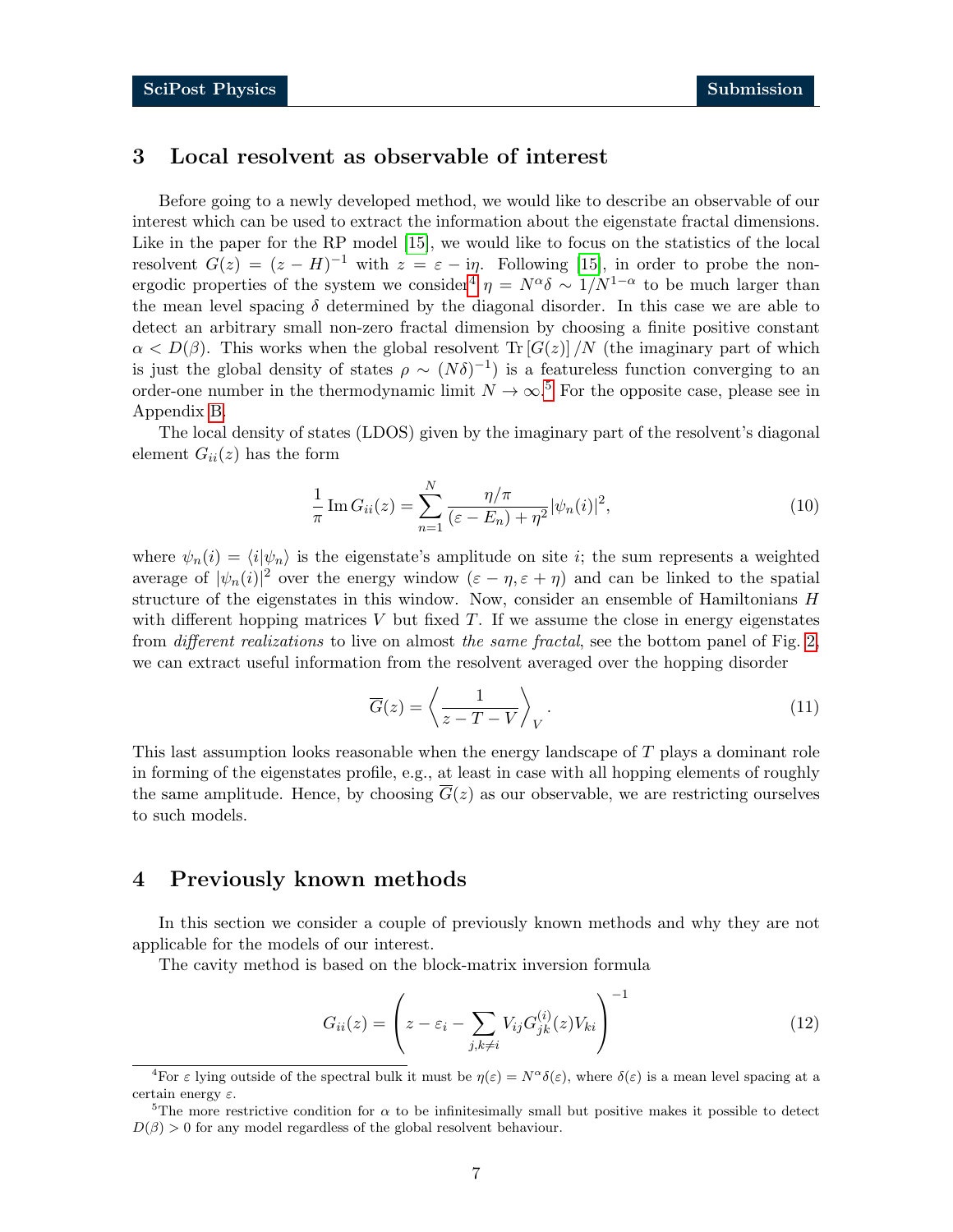

<span id="page-7-0"></span>Figure 2: Averaging over the energy window. (Upper panel) Sketch of the wave function spatial distribution,  $|\psi_{\varepsilon}(i)|^2$  vs *i*, for a certain disorder realization. (Middle panel) The same  $|\psi_{\varepsilon}(i)|^2$  plotted versus the diagonal energies  $\varepsilon_{i_k}$ , reordered in the increasing order of  $\varepsilon_{i_1}$  <  $\varepsilon_{i_2} < \ldots < \varepsilon_{i_N}$ . The corresponding profile shows Lorenz-like behavior around the energy  $E_n$  with the width given by the fractal dimension as  $\Gamma \sim N^D \delta$ . (Lower panel) The local resolvent, Eq. [\(10\)](#page-6-4) and its average over off-diagonal elements, Eq. [\(11\)](#page-6-5), show more or less the same Lorenz-like profile with the width Γ provided  $\eta \ll \Gamma$  and the close-in-energy eigenstates live on close fractals.

for the diagonal part of the local resolvent written in terms of the resolvent  $G_{jk}^{(i)}(z)$  of the Hamiltonian with the *i*th row and column being removed (see Fig.  $3(a)$ ). Both for the tree-like graphs [\[64,](#page-23-7) [65\]](#page-23-8) and RP-like models [\[15,](#page-20-8) [24\]](#page-20-2) in the thermodynamic limit  $N \to \infty$  it is known that the contribution of off-diagonal elements  $G_{i\neq i}^{(i)}$  $j \neq k$  $(z)$  is negligible giving the self-consistent equation for the diagonal  $G_{ii}(z)$  only:

<span id="page-7-1"></span>
$$
G_{ii}(z) = \left(z - \varepsilon_i - \sum_{j \neq i} |V_{ij}|^2 G_{jj}^{(i)}(z)\right)^{-1}.
$$
 (13)

This method works well for the dense matrices with the uncorrelated entries  $V_{ij}$  [\[15,](#page-20-8) [19\]](#page-20-9). Indeed, in this case  $G_{jk}^{(i)}(z)$  is independent from  $V_{ij}$  and  $V_{ki}$  for any j, k and the sum in r.h.s. can be tackled using the central limit theorem. For  $N \to \infty$  the local resolvent averaged over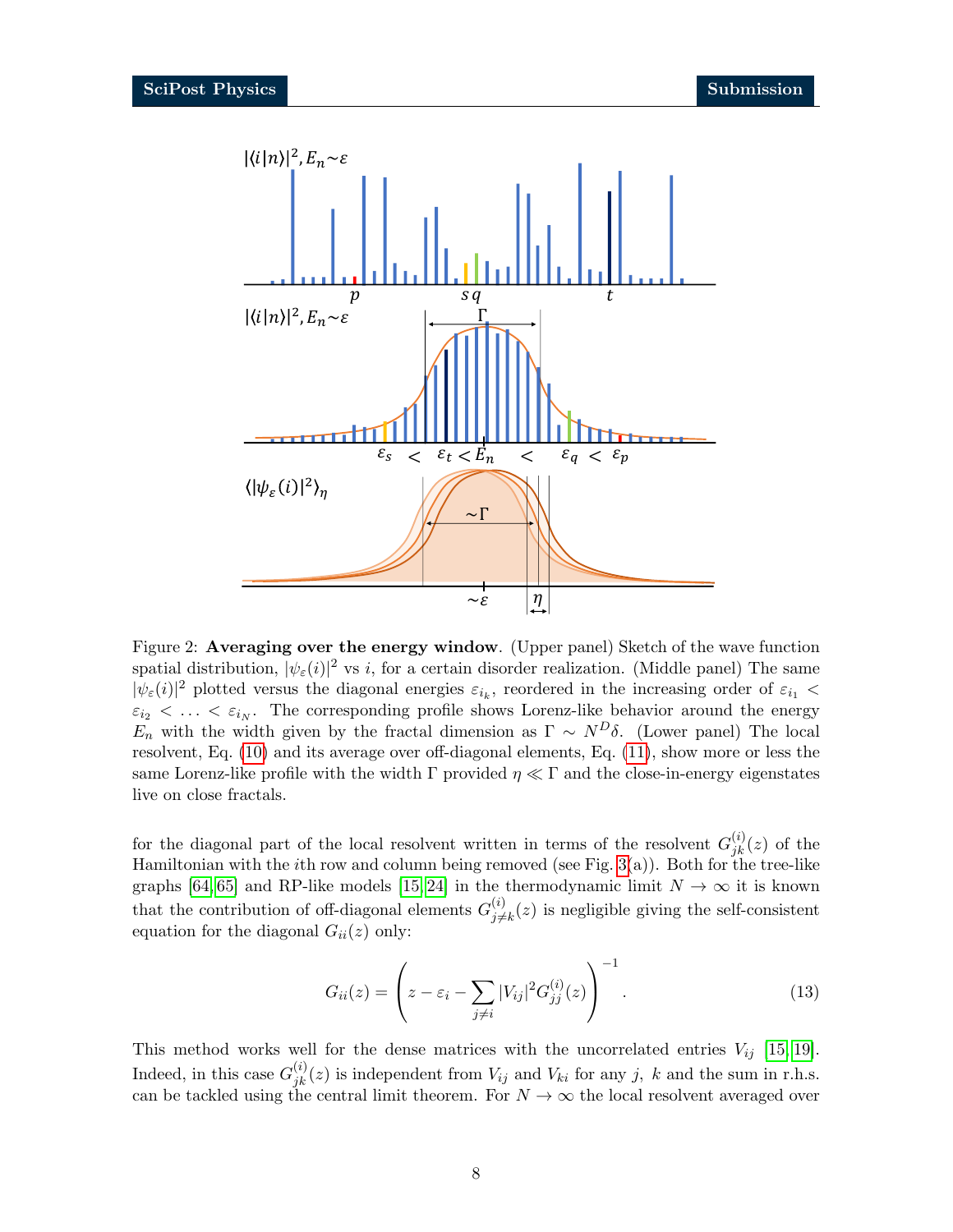$V_{ij}$  takes the form

<span id="page-8-8"></span><span id="page-8-4"></span>
$$
\overline{G}_{ii}(z) = \left(z - \varepsilon_i - \text{Tr}\left[\overline{G}^{(i)}(z)\right] \langle |V_{ij}|^2 \rangle\right)^{-1}.
$$
\n(14)

However, in the case of the correlated  $V_{ij}$  [\(5\)](#page-4-0) it is hard to proceed beyond Eq. [\(13\)](#page-7-1).

Another method used for the description of the RP model is the Dyson Brownian motion approach [\[15\]](#page-20-8). It is based on the stochastic process of adding random Gaussian matrices  $dV(t)$ to the special diagonal  $T$  (see Fig. [3\(](#page-9-1)b))

$$
H(t + dt) = H(t) + dV(t), \quad H(0) = T, \quad H(1) = H.
$$
\n(15)

This method allows to calculate the instant eigenvectors and eigenvalues of the problem from the stochastic differential equations and even write a closed equation for the local resolvent  $G_{ii}(z)$  averaged over the *uncorrelated Gaussian* off-diagonal elements  $V_{ij}$  [\[15\]](#page-20-8)

<span id="page-8-6"></span>
$$
\partial_t \overline{G}_{ii}(z,t) = -N \langle |V_{ij}|^2 \rangle \overline{G}_{ii}(z,0) \partial_z \overline{G}_{ii}(z,t) . \qquad (16)
$$

Like the cavity method, the Dyson Brownian motion approach is limited by the statistical independence of the additions  $dV_{ij}(t)$  to the matrix elements both at different time instants and different coordinates  $(i, j)$ .

## <span id="page-8-0"></span>5 The rank-one increment method

#### <span id="page-8-1"></span>5.1 The main idea

In order to overcome the problem with the correlated character of the hopping matrix entries  $V_{ij}$  we consider the matrix V as a sum of uncorrelated rank-one matrices. For example, we can use a natural eigenbasis decomposition [\(1b\)](#page-3-2). Then we get a series of Hamiltonians

$$
H_r = H_{r-1} + v_r |g_r\rangle\langle g_r| = T + \sum_{k=1}^r v_k |g_k\rangle\langle g_k| = T + V_r , \qquad (17)
$$

with  $H_0 = T (V_0 = 0)$  and  $H_R = H$ . Exploiting the so-called Sherman-Morrison formula, one obtains a corresponding series of resolvents

$$
G_r(z) = G_{r-1}(z) + G_{r-1}(z)S(v_r, g_r, G_{r-1}(z))G_{r-1}(z),
$$
\n(18a)

<span id="page-8-7"></span><span id="page-8-5"></span><span id="page-8-3"></span><span id="page-8-2"></span>
$$
S(v, g, G) = \frac{v|g\rangle\langle g|}{1 - v\langle g|G|g\rangle}.
$$
 (18b)

We use this exact recursion to obtain a differential equation for the resolvent  $\overline{G}(z; r)$  averaged over the off-diagonal disorder. Note that in the case of uncorrelated hopping entries this equation resembles the aforementioned Dyson Brownian motion approach result.

The graphical representation of the method is given by Fig.  $3(c)$ . Unlike two previous methods, this one does not suffer from the correlated nature of the added matrices and uses the natural decomposition of energy stratified models. Apart from an excellent quantitative description of the model's characteristics, the resulting differential equations give deep insights into how exactly the fractal phase emerges with lifting more and more hopping eigenvalues from zero.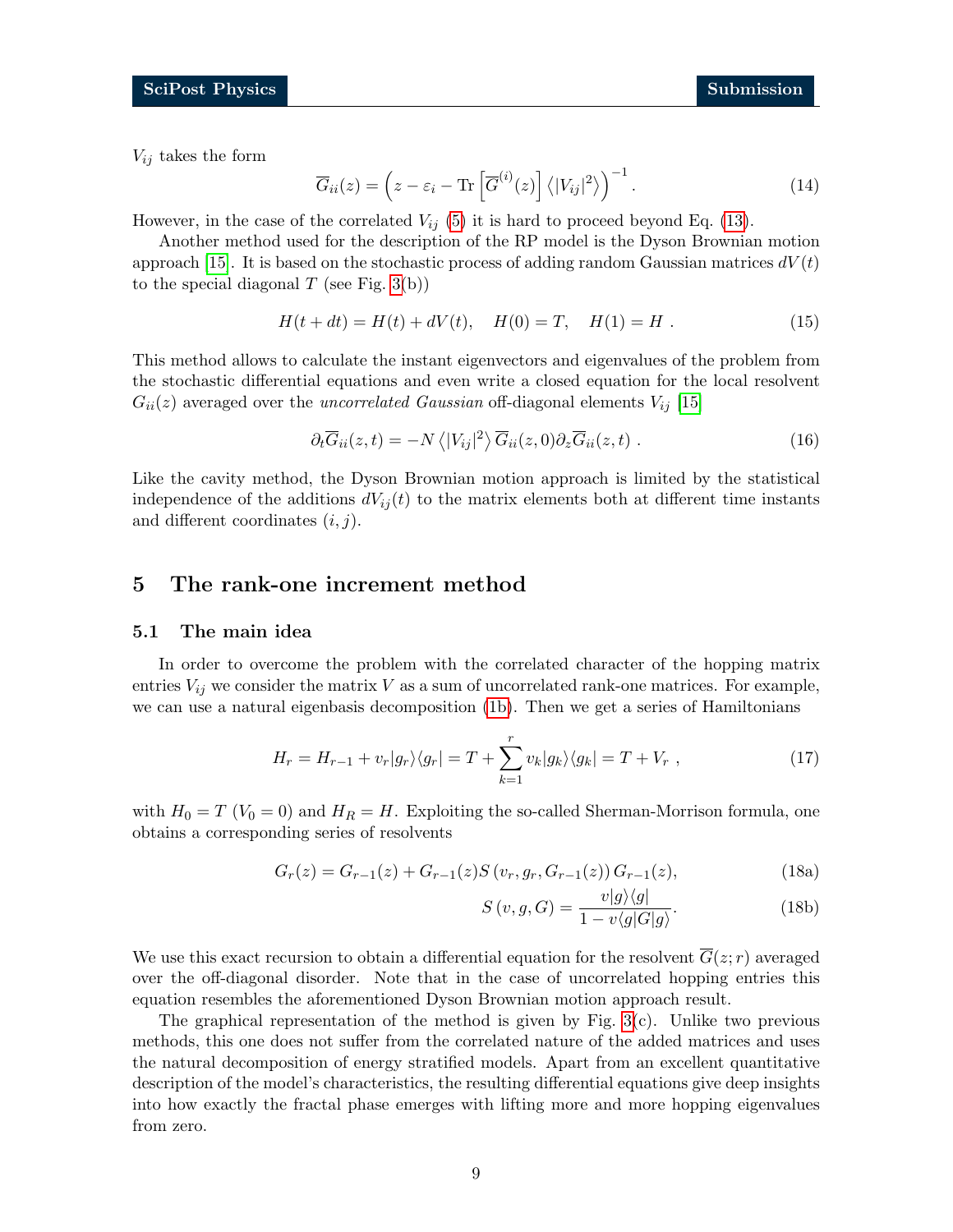

<span id="page-9-1"></span>Figure 3: A comparison of iteration schemes for TIRP model behind (a) the cavity method (when at each iteration step one column and one row are added, i.e. increasing the matrix size by one), (b) the Dyson Brownian motion method (when at each step the random matrix of the same form but with a much smaller entries' variance  $\sigma_{DBM}$  is added), and (c) the rank-one increment method (when at each step a rank-one matrix of the form  $v|q\rangle\langle q|$  is added).

### <span id="page-9-0"></span>5.2 Self-averaging

A key point which allows us to proceed with the above method is a statement about self-averaging of a quantity  $\langle g|G|g\rangle$  which enters a denominator of [\(18b\)](#page-8-2).<sup>[6](#page-9-2)</sup> Indeed, if this statement fails, the r.h.s. of [\(18a\)](#page-8-3) becomes highly nonlinear and extremely difficult to tackle analytically while in case of aforementioned self-averaging the matrix S depends only linearly on  $|g\rangle\langle g|$  and doesn't depend on G at all.

To get an idea when and why this self-averaging condition holds, let us write the considered matrix element explicitly in the eigenbasis  $\{|n\rangle\}$  of  $H_{r-1}$ :

<span id="page-9-3"></span>
$$
\langle g_r | G_{r-1}(z) | g_r \rangle = \sum_{n=1}^{N} \frac{|\langle n | g_r \rangle|^2}{\varepsilon - \mathrm{i} \eta - E_n}.
$$
 (19)

Due to the imaginary part  $\eta$  of z, the main contribution to this sum goes from  $\sim \eta/\delta \sim N^{\alpha}$ states in a vicinity of the energy  $\varepsilon$  (assuming that we are in the spectral bulk). Then if

<span id="page-9-2"></span> ${}^{6}$ In some sense it is similar to the derivation of Eq. [\(14\)](#page-8-4) from [\(13\)](#page-7-1) in the cavity method.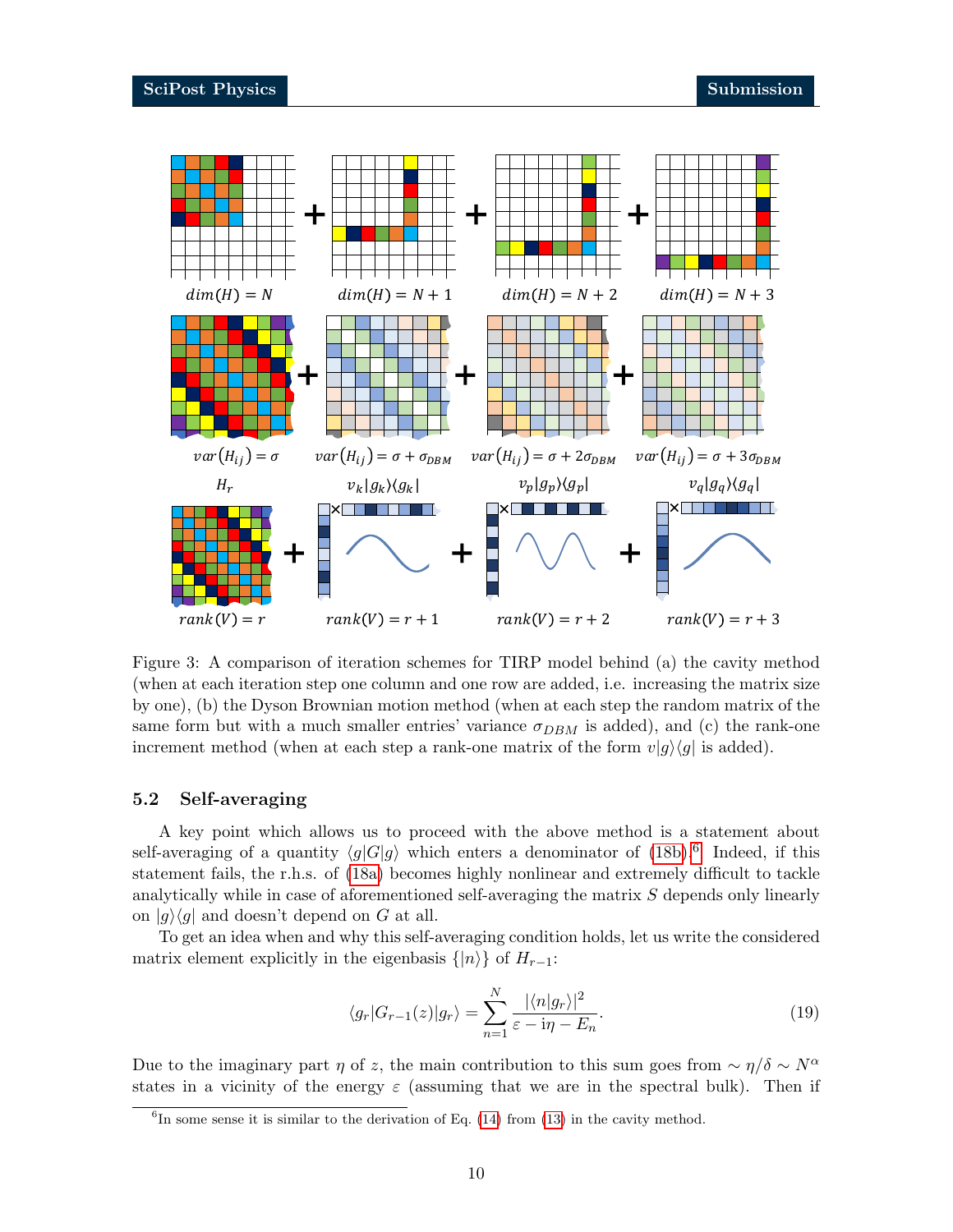the corresponding components of  $|g\rangle$  are "ergodic", i.e., all  $|\langle n|g\rangle|^2$  are of the same order  $1/N$ , then it is clear that the whole sum must only slightly fluctuate around some definite value of the order of unity. The above "local ergodicity" condition is likely to hold until the corresponding fractal dimension of  $|n\rangle$  (with  $|E_n - \varepsilon| \lesssim \eta$ ) in the basis  $|i\rangle$  is less than one while for  $|g\rangle$  the fractal dimension is assumed to be equal to one. As a result, we come to a conclusion that this self-averaging holds at least as long as we work in the spectral bulk and in one of the *non-ergodic phases*. In other words, we claim that in the aforementioned cases [\(19\)](#page-9-3) can be replaced by

<span id="page-10-0"></span>
$$
\langle g|G(z)|g\rangle \to \frac{1}{N} \text{Tr}\left[G(z)\right] \simeq \text{i}\pi\rho . \tag{20}
$$

In the last equality we drop the real part of this quantity out due to its unimportance to the localization effects, and  $\rho = 1/(N\delta)$  is a global density of states. For more details on the self-averaging derivation (complimented by the numerical evidences) please look into the Appendix [A.](#page-16-0)

Substituting [\(20\)](#page-10-0) into [\(18\)](#page-8-5), we obtain the self-averaged version of the Sherman-Morrison formula

<span id="page-10-1"></span>
$$
G_r(z) = G_{r-1}(z) + G_{r-1}(z) \frac{v_r |g_r\rangle\langle g_r|}{1 - i\pi \rho v_r} G_{r-1}(z) . \tag{21}
$$

This formula is somehow similar both to the cavity method on the tree [\(13\)](#page-7-1) (but non-linear in  $G_{r-1}(z)$  and to the Dyson Brownian Motion approach [\(16\)](#page-8-6).

In next sections we consider separately two distinguished cases of

- (i)  $\beta$  < 1 with the measure zero of non-zero energy levels in the hopping term, and
- (ii)  $\beta = 1$  with the finite fraction of such levels.

This separation is dictated by the following fact. The averaging over the hopping matrix V, Eq. [\(11\)](#page-6-5), contains not only the averaging over its i.i.d. eigenvalues  $v_r$  [\(4\)](#page-4-3), but also over eigenvectors  $|g_r\rangle$ . According to Eq. [\(21\)](#page-10-1) this averaging can be done step by step over  $v_r$  and  $g_r$  with increasing index  $1 \le r \le N^{\beta}$ . However, at each rth step the averaging over  $|g_r\rangle$  should imply the orthogonality of this vector to all the previous ones  $|g_{k\lt r}\rangle$ .

For  $\beta < 1$  the measure of such vectors is zero among the overall basis  $|g_m\rangle$  and therefore their effect on the averaging is negligible in the thermodynamic limit. This leads us to the simple results from Sec. [5.3](#page-11-0) analogous, but not equivalent to the ones in the uncorrelated RP model [\[15\]](#page-20-8).

Unlike this for  $\beta = 1$  the orthogonality of the vectors  $|g_r\rangle$  play a significant role and might make the results different in the case  $\beta = 1$  with respect to the one given by a limit  $\beta \rightarrow 1$ . Therefore in Sec. [5.5](#page-13-0) we develop the method combining the Sherman-Morrison formula [\(21\)](#page-10-1) with the Dyson Brownian motion.

<span id="page-10-2"></span><sup>&</sup>lt;sup>7</sup>For example, consider a model with  $V = cI = \sum_{k=1}^{N} c|g_k\rangle\langle g_k|$ , i.e. with V being a non-trivial hopping term at any  $\beta < 1$ , but collapsing to just a finite energy shift at  $\beta = 1$ . It is clear that in this case  $D(\beta = 1)$  is zero while the  $\beta \to 1$  limit of  $D(\beta)$  is one. This example illustrates a highly correlated case when the aforementioned orthogonality really matters.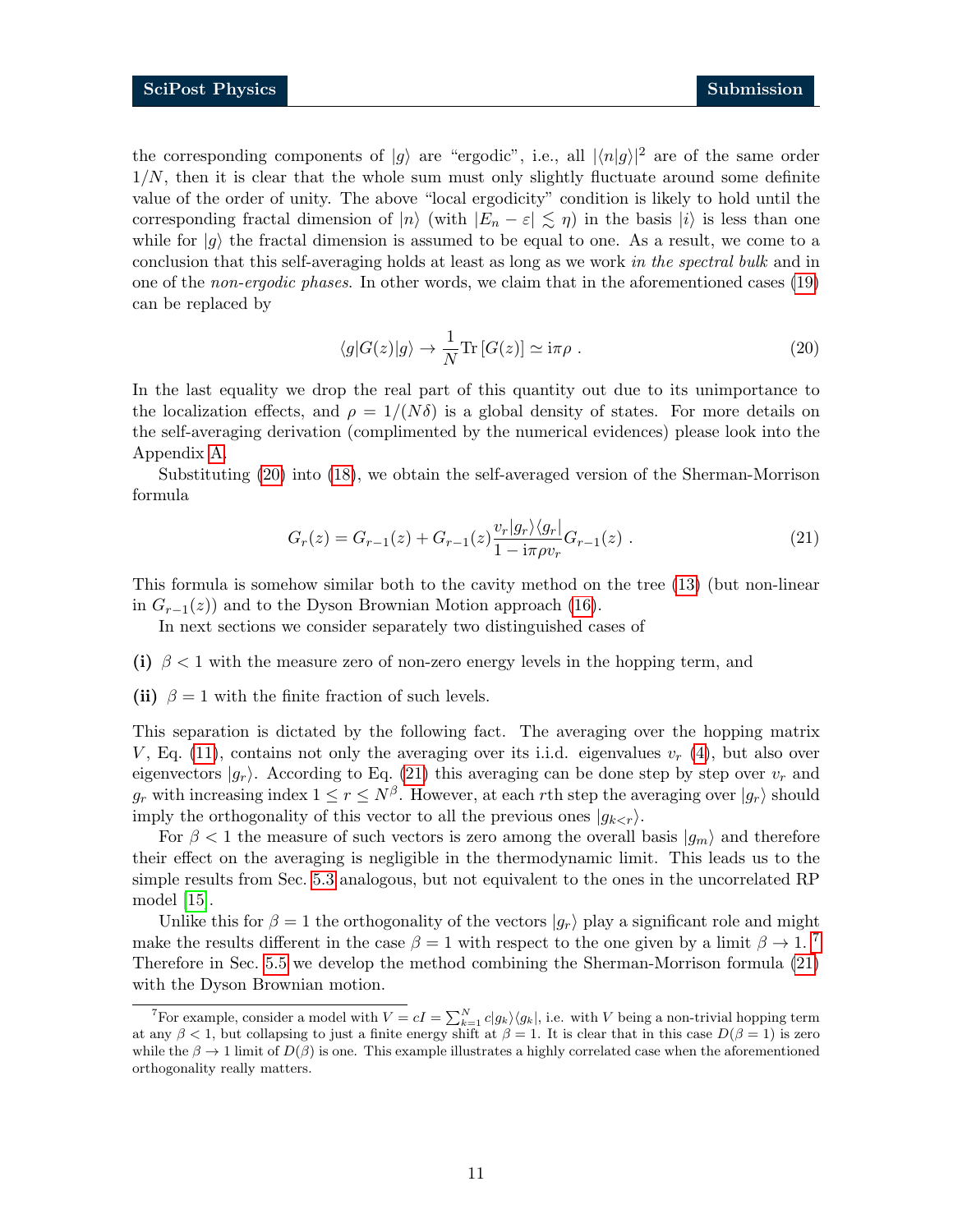#### <span id="page-11-0"></span>5.3 Cavity-like method for an intermediate regime  $\beta < 1$ .

Using the arguments given in the previous section for the case of  $\beta < 1$  we average Eq. [\(21\)](#page-10-1) over independent  $v_r$  and  $g_r$  with fixed r and obtain the recursive equation similar to the one of the cavity method on the tree structure [\(13\)](#page-7-1)

<span id="page-11-6"></span>
$$
\langle G_r(z) \rangle_{\{v_r, g_r\}} = G_{r-1}(z) + \sigma G_{r-1}(z)^2, \quad \sigma = \frac{1}{N} \int \frac{vp(v)dv}{1 - i\pi \rho v} \ . \tag{22}
$$

Here the integral in  $\sigma$  is given by the averaging over the probability distribution  $p(v)$  of the hopping eigenvalues v, while the averaged projector  $|g_r\rangle\langle g_r|$  gives the unity matrix multiplied by  $1/N$   $^{8}$  $^{8}$  $^{8}$ .

In order to proceed with the averaging over all other  $g_k$  and  $v_k$  with  $k < r$ , one can replace the squared resolvent by the derivative  $G(z)^2 \equiv -\partial_z G(z)$ . After this trick the equation becomes linear in  $G(z)$  and can be straightforwardly averaged over  $g_k$  and  $v_k$  with  $k < r$ 

$$
\overline{G_r}(z) = \overline{G_{r-1}}(z) - \sigma \partial_z \overline{G_{r-1}}(z) . \qquad (23)
$$

Finally, assuming that  $\sigma \overline{G_{r-1}}(z)$  is sufficiently small, we arrive at the desired differential equation for the mean resolvent:

<span id="page-11-5"></span><span id="page-11-4"></span><span id="page-11-3"></span>
$$
\partial_r \overline{G}(z;r) + \sigma \partial_z \overline{G}(z;r) = 0. \tag{24}
$$

From this differential equation it is apparent that  $\overline{G}(z; r) = F(z - \sigma r)$  is a function of the propagating wave argument  $z - \sigma r$ . With the initial condition  $\overline{G}(z; 0) = (z - T)^{-1}$ , we get the resolvent averaged over the hopping in the form

$$
\overline{G}(z,R) = (z - T - \Sigma(R))^{-1}, \quad \Sigma(R) = \sigma R, \quad R = N^{\beta}, \quad \beta < 1. \tag{25}
$$

From the result one can see that the assumption of the smallness of  $\sigma \overline{G_{r-1}}(z)$  is valid until  $\sigma \ll 1$ .

The recursive equation [\(23\)](#page-11-3) has much in common with the cavity method [\(13\)](#page-7-1) as well as Eq. [\(24\)](#page-11-4) is similar to the one of the Dyson Brownian motion [\(16\)](#page-8-6). Even the result [\(25\)](#page-11-5) for  $\beta \to 1$  is formally the same as the one of the cavity method [\(14\)](#page-8-4). However unlike these methods both equations [\(23\)](#page-11-3), [\(24\)](#page-11-4) are derived for the correlated matrix elements  $V_{ij}$  for which both cavity and DBM methods fail. In any case we nickname this method "cavity-like" due to the similarity between recursive equations.

#### <span id="page-11-1"></span>5.4 A fractal dimension D

As it is apparent from the results of the previous section, it is only the parameter  $\sigma$ which matters for the determination of the self-energy  $\Sigma$  for the models [\(1\)](#page-3-4) with  $\beta < 1$  and independently distributed eigenvalues  $v_k$ , and

$$
\sigma = \frac{1}{N} \left( \int \frac{vp(v)dv}{1 + \pi^2 \rho^2 v^2} + i\pi \rho \int \frac{v^2 p(v)dv}{1 + \pi^2 \rho^2 v^2} \right).
$$
 (26)

<span id="page-11-2"></span><sup>&</sup>lt;sup>8</sup> One may argue that for  $r > 1$  the projector  $|g_r\rangle\langle g_r|$  cannot be averaged to identity matrix due to the orthogonality conditions  $\langle g_p|g_q\rangle = \delta_{pq}$ . However, for  $\beta < 1$ , a number of the orthogonality conditions is of measure zero, and we will neglect their effect here and after. So, as the title of the current subsection implies, this result holds only for  $\beta < 1$ , but we will see below in Sec. [5.5](#page-13-0) how it can be generalized to a full-rank case.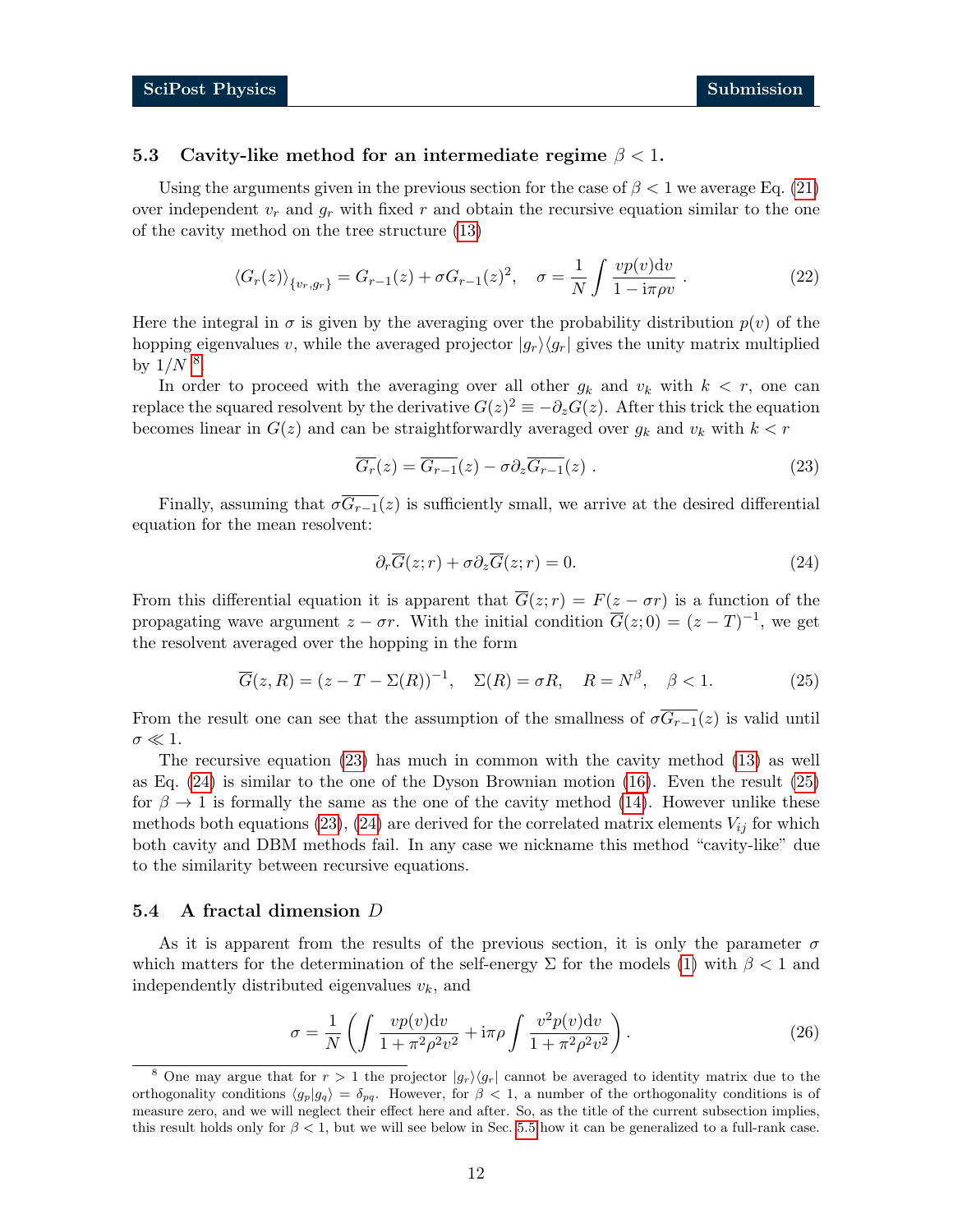The real part of  $\sigma$  results in the energy shift. For the symmetric distribution  $p(v)$  it vanishes, while in general for the mid-spectrum energies  $\varepsilon$ , it can be neglected provided Re  $\Sigma(\beta)$  =  $\text{Re}\,\sigma N^{\beta} \ll 1$  is less than the bandwidth. Assuming this is the case, let's focus on the imaginary part which then determines the localization properties of the wave functions. The imaginary part, in turn, can be estimated up to the unimportant prefactor as

<span id="page-12-0"></span>
$$
\operatorname{Im} \sigma = \frac{\pi \rho}{N} \int \frac{v^2 p(v) \mathrm{d}v}{1 + \pi^2 \rho^2 v^2} \sim \min \left\{ \frac{\rho}{N} \left\langle v^2 \right\rangle, \delta \right\},\tag{27}
$$

where the first term in r.h.s. corresponds to the small  $\langle v^2 \rangle \ll 1/\rho^2$ , while the second gives the cutoff for the large values  $\langle v^2 \rangle \gg 1/\rho^2$ ;  $\delta = 1/(\rho N)$  is the mean level spacing in the spectral bulk.

Now, recalling the argument about the average site population following [\(10\)](#page-6-4) and taking the imaginary part of [\(25\)](#page-11-5), we get

<span id="page-12-1"></span>
$$
\langle |\psi_{\varepsilon}(i)|^2 \rangle_V = \frac{1}{N} \frac{\operatorname{Im} \Sigma(\beta)}{(\varepsilon - \varepsilon_i - \operatorname{Re} \Sigma(\beta))^2 + (\operatorname{Im} \Sigma(\beta))^2}.
$$
 (28)

Together with  $(27)$  and the standard definition of the fractal dimension D via the support set of the wave function

$$
N^D \sim \operatorname{Im} \Sigma / \delta \sim N^{1+\beta} \operatorname{Im} \sigma \tag{29}
$$

the Eq. [\(28\)](#page-12-1) finally gives

$$
D(\beta) = \beta + \log_N \min \{ \rho \langle v^2 \rangle, 1/\rho \} . \tag{30}
$$

Substituting particular values [\(4\)](#page-4-3),  $\langle v^2 \rangle = N^{2-\gamma-\beta}$ , corresponding to our model [\(1\)](#page-3-4) at  $\gamma < 2$ , we get

<span id="page-12-3"></span>
$$
D(\beta) = \begin{cases} \beta, & 0 < \beta < 2 - \gamma, 1 \\ 2 - \gamma, & 2 - \gamma < \beta < 1 \end{cases} \tag{31}
$$

restoring the dependence [\(9\)](#page-5-1) already shown in Fig. [1.](#page-5-0) The overall phase diagram in the plane  $(\beta, \gamma)$  is given by Fig. [4.](#page-13-1) It shows how the Richardson's model (noted as RM) looses its localization properties at  $\gamma < 2$  as soon as one adds an extensive number  $N^{\beta > 0}$  of energy stratified hopping terms.

Indeed, for any fixed  $0 < \beta < 1$  the localized phase at  $\gamma < 2$  is replaced by the fractal one with the maximal fractal dimension given by  $D = \beta$ , see Fig. [4.](#page-13-1) This maximal fractal dimension can be physically understood as follows. The  $N - N^{\beta}$  low-energy eigenstates of the translation-invariant model (without the diagonal disorder  $T$ ) are degenerate and therefore should transform to the delta-function localized ones in the coordinate basis as soon as one adds the diagonal disorder T to the problem. However this delta-function localization is limited by the presence of  $N^{\beta}$  energy-stratified states. It is straightforward to show that these  $N^{\beta}$  states are localized in the momentum  $\{|g_k\rangle\}$  basis due to their extensive energies, while all the rest states should be orthogonal to them. In addition, there is the fact that the state written as a superposition of  $N - N^{\beta}$  plain waves occupies at least  $N^{\beta}$  sites <sup>[9](#page-12-2)</sup>. This finally puts the minimal support set  $N^{\beta}$  of the mid-spectrum states in our models and

<span id="page-12-2"></span><sup>&</sup>lt;sup>9</sup>See, e.g., the Fourier representation of the delta-like function over  $N - N^{\beta}$  plain waves  $\sum_{p=1}^{N-N^{\beta}} e^{2\pi i x p/N} / \sqrt{N}$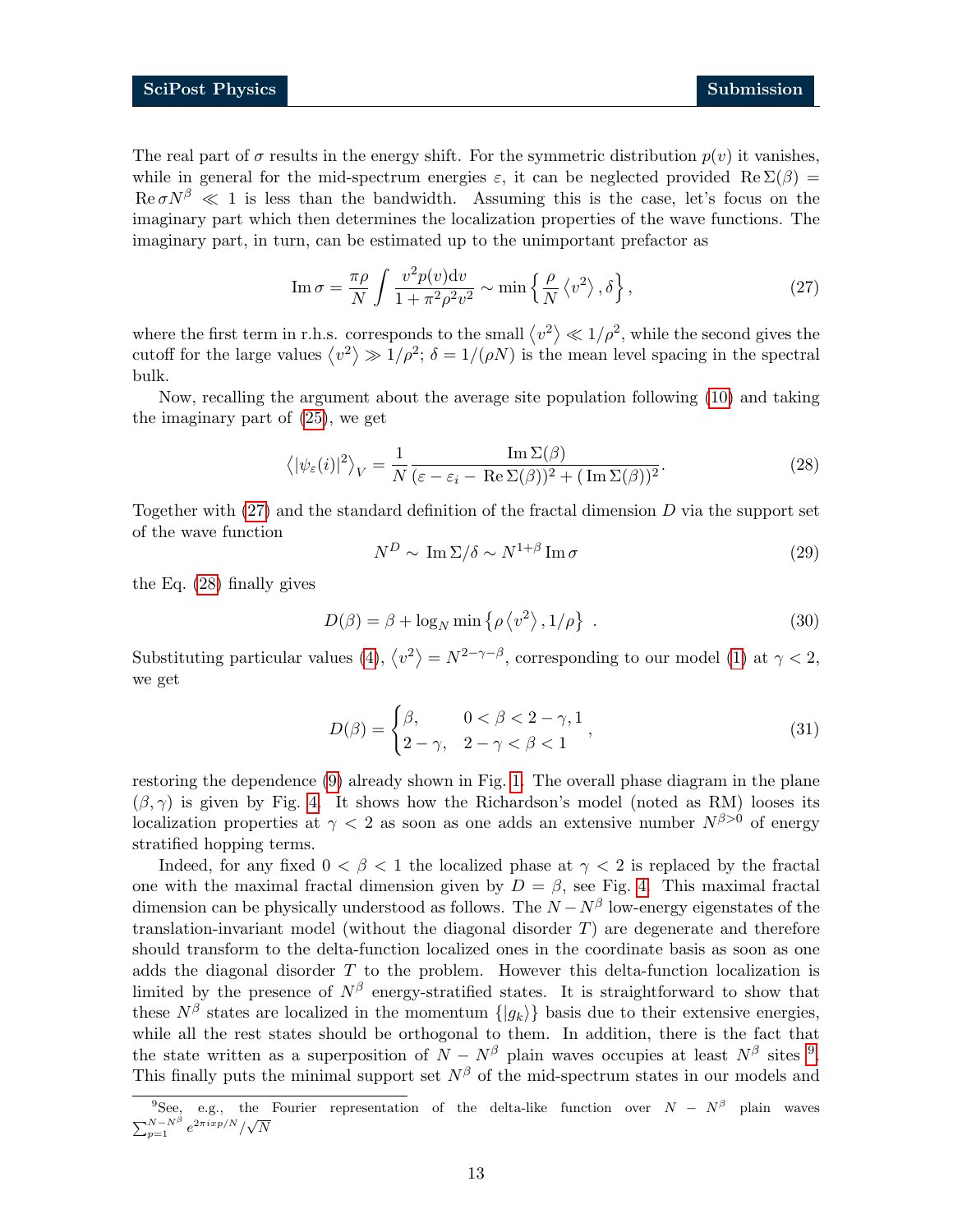

<span id="page-13-1"></span>Figure 4: A phase diagram [\(31\)](#page-12-3) of a model [\(1\)](#page-3-4) with hopping rank  $\beta$  and scaling parameter γ. Two limiting cases, Richardson's model ( $\beta = 0$ ) and TIRP ( $\beta = 1$ ) are highlighted.

provides the necessary understanding of the result for the fractal dimension  $D = \beta$  instead of delta-peak localization with  $D = 0$ . The above result works for  $\gamma < 2 - \beta$  as soon as the high-energy states are energetically stratified from the bulk of the spectrum.

On the other hand, in the interval of  $2 - \beta < \gamma < 2$  the fractal dimension is given by  $D = 2-\gamma$  as in the TIRP model, see Fig. [4.](#page-13-1) This corresponds to the bandwidth  $\langle v^2 \rangle \sim N^{2-\gamma-\beta}$ of the high-energy states to be of the order of the diagonal disorder or smaller. As a result, in such a case these  $N^{\beta}$  levels are not anymore energy-stratified and the whole picture goes back to the TIRP case.

The above result in the limit  $\beta \to 1$  is also consistent with the previously known results for  $\beta = 1$  despite the fact that this derivation is formally applicable only for  $\beta < 1$ . In the next subsection we make sure that this is not a coincidence.

#### <span id="page-13-0"></span>5.5 Dyson-Brownian-motion-like stochastic process for TIRP:  $\beta = 1$

Now, consider the full-ranked hopping matrix V of size  $N \times N$ . As it was mentioned in the end of Sec. [5.2,](#page-9-0) the averaging over  $|g_r\rangle$  in the form presented in Eq. [\(22\)](#page-11-6) doesn't work for  $r \sim N$  because during the averaging we have to exclude the subspace spanned by  $|g_k\rangle$  with  $k < r$ , and such effects cannot be neglected anymore. It provides some correlations between the averaging on the current step and all the previous ones and makes the analysis much more involved.

In order to proceed, in the full-ranked version of our model [\(1\)](#page-3-4) we use the analogy between the recursive representation [\(17\)](#page-8-7) and the one of the Dyson Brownian motion [\(15\)](#page-8-8). Indeed,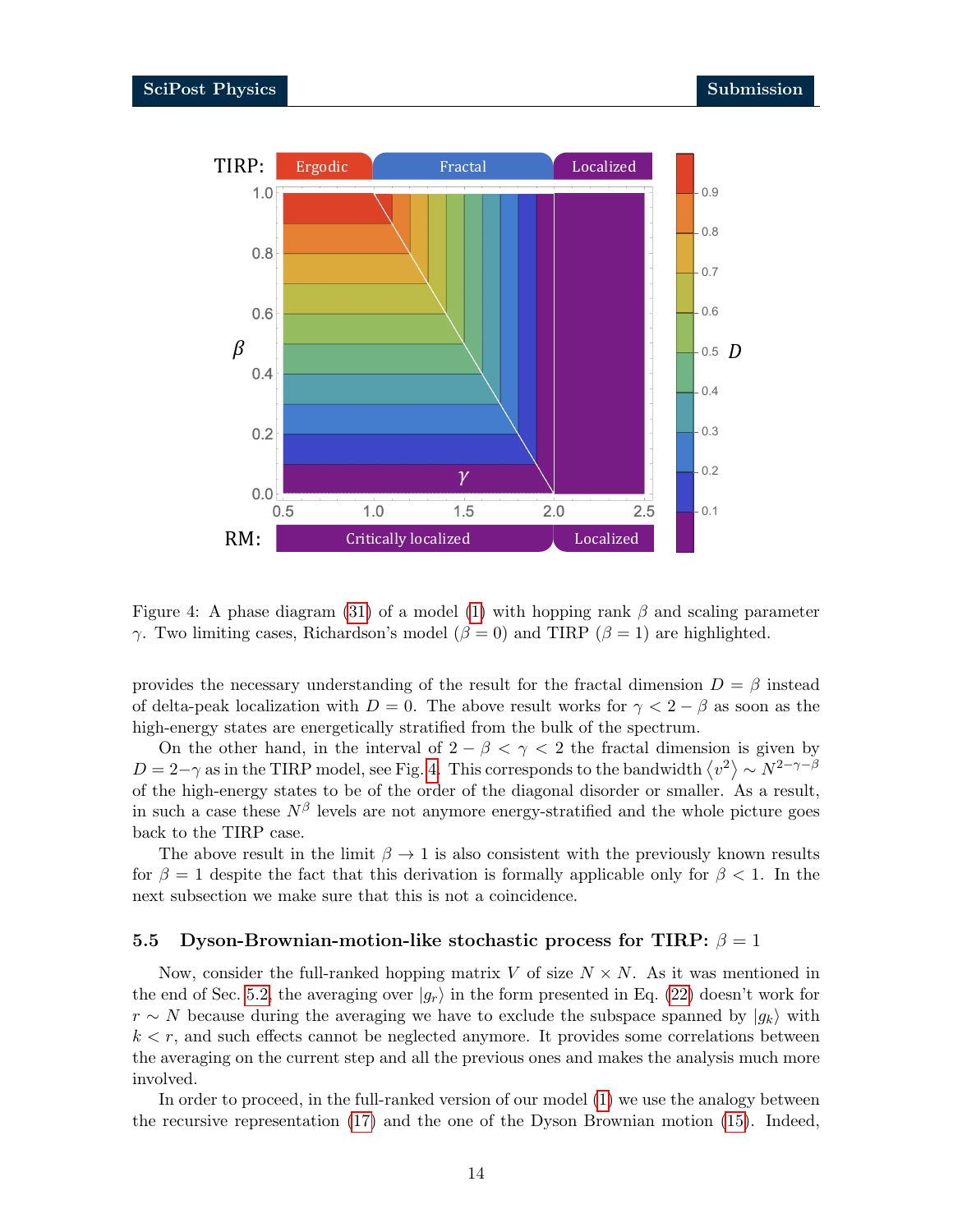like in the Dyson Brownian motion, one can consider a stochastic random matrix process over auxiliary time,  $0 \le t \le 1$ , defined as a  $\Delta t \to 0$  limit of the recursion [\(18a\)](#page-8-3)

$$
H(t + \Delta t) = H(t) + \Delta v|g\rangle\langle g|, \quad H(0) = T,
$$
\n(32)

where the random eigenvalue increment  $\Delta v \sim$ √  $N\Delta t$  and the random wavevector  $g=1, N$ are chosen independently on each step. It is important to emphasize that here, unlike the cavity-like method case, Sec. [5.3,](#page-11-0) the parameter  $\Delta v$  is not given by eigenvalue of the matrix V, but it should be found in such a way to sample the desired matrix ensemble at  $t = 1$ . This, in particular, means that each individual eigenvector  $|g_k\rangle$  appears extensive amount of times  $\sim (N\Delta t)^{-1} \gg 1$  (but not once) during the random process. In order to emphasize this we everywhere use  $N\Delta t \ll 1$  as a small parameter. Hence, since this approach doesn't force the eigenvector  $|q\rangle$  added on some k'th step to be orthogonal to all previously added ones, the aforementioned orthogonality problem is not a problem anymore, and we can use the analogue of the averaged Sherman-Morrison formula [\(21\)](#page-10-1) with  $v_k$  replaced by  $\Delta v_k$  for each individual step of the stochastic matrix process.

In the following, we focus on the  $\beta = 1$  TIRP model which is characterized by the Gaussian distribution of the eigenvalues  $(4)$ . This immediately simplifies our stochastic matrix process to a process with the Gaussian eigenvalue increments  $\Delta v = v \sqrt{N \Delta t}$ ,  $v \sim \mathcal{N}(0, N^{-\gamma})$ . Now, using the self-averaged version [\(21\)](#page-10-1) of the Sherman-Morrison formula and expanding it analogously to the Dyson Brownian motion in powers of  $N\Delta t$  up to the first power, one obtains

$$
G_{t+\Delta t}(z) = G_t(z) + \left(v\sqrt{N\Delta t} + i\pi\rho(v\sqrt{N\Delta t})^2 + \ldots\right)G_t(z)|g\rangle\langle g|G_t(z).
$$
 (33)

With all the above simplifications given by the random process, one averages the latter equation in the same way as [\(22\)](#page-11-6) and derives the analogous equation

$$
\partial_t \overline{G}(z;t) + i\pi \rho \langle v^2 \rangle \partial_z \overline{G}(z;t) = 0.
$$
 (34)

From this equation one obtains

<span id="page-14-1"></span>
$$
\Sigma(t) = i\pi \rho \left\langle v^2 \right\rangle t \tag{35}
$$

Recalling that the desired full-ranked model arises from our stochastic process at  $t = 1$  we finally get  $\Sigma(\beta = 1) = i\pi\rho N^{1-\gamma}$  which gives similarly to the previous section  $D = 2 - \gamma$  as expected [\[57\]](#page-23-2).

One may notice the similar paradigm of this section as in the Dyson Brownian motion, therefore we use this name of "DBM-like" for this method. However, like in Sec. [5.3,](#page-11-0) the equivalence between Eq. [\(34\)](#page-14-1) and [\(16\)](#page-8-6) and formally the same results should not confuse a reader as they are derived for the TIRP model with translation-invariant correlations of the matrix elements  $V_{ij} = V_{i-j}$  for which the DBM method does not work.

### <span id="page-14-0"></span>6 Conclusions

To sum up, in this paper we consider the set of disordered random matrix models with translation-invariant correlations in the hopping term. This set of models interpolates between the completely correlated case of the Richardson's model and the translation-invariant version of the Rosenzweig-Porter (TIRP) model. The former model is Bethe ansatz integrable and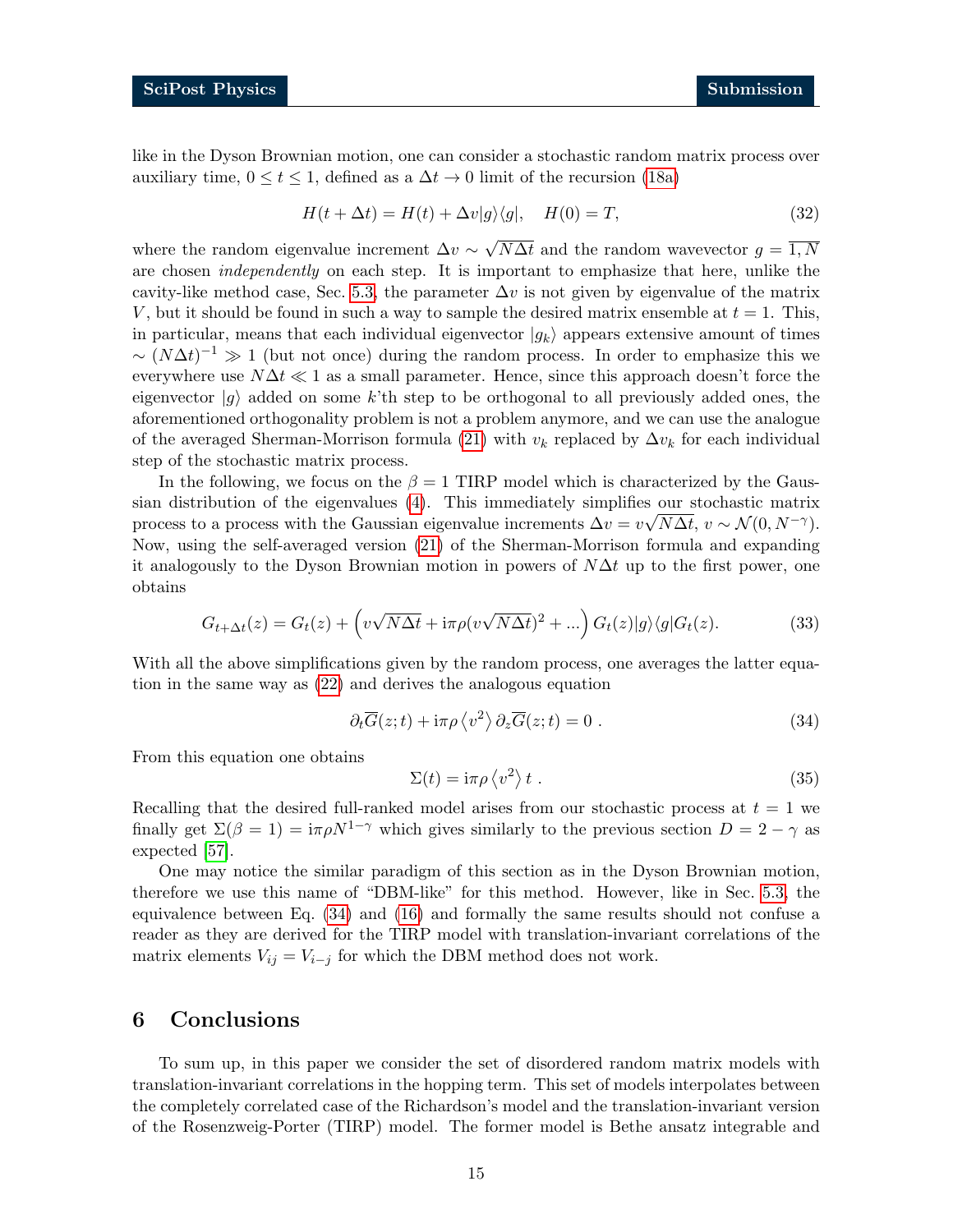known to have all (except one) eigenstates to be localized even beyond the convergence of the locator expansion, while TIRP model shows the same fractal wave function statistics as the usual uncorrelated RP one. The interpolation between these models is given by a number  $N^{\beta}$ ,  $0 \leq \beta \leq 1$ , of finite-energy levels in the spectrum of the translation-invariant hopping in the combination with the energy-degenerate rest eigenstates of the disorder-free translationinvariant model. Such kind of the energy stratification is known to play an important role in cooperative shielding and correlation-induced localization.

However quite surprisingly in contradiction to the cooperative shielding arguments, we have found that as soon as the number of energy-stratified levels starts to grow extensively with the system size  $N$ , the mid-spectrum states become delocalized beyond the locator expansion, but fractal.

In order to describe the above set of models and calculate the fractal dimension of the bulk spectral states, we develop the generalizations of the cavity and the Dyson Brownian motion methods, based on the natural spectral decomposition of the correlated hopping matrix complemented by the Sherman-Morrison formula for the local resolvent.

Our methods uncover the whole phase diagram of the above-mentioned set of models and shows that for all  $0 < \beta < 1$  the localization beyond the locator expansion, which is present in the Richardson's model, is replaced by the emergent fractal phase in the same parameter range.

The numerical simulations check the validity of the above methods and confirm the analytical results for the fractal dimensions. The first of these methods has a wider application than just a Gaussian distribution of the eigenvalues that will be considered in more detail in further publications.

### <span id="page-15-0"></span>7 Outlook and discussions

As a next step in the development of the approach suggested in this paper, one can consider the cases of either or both eigenvalues  $v_k$  and eigenvectors  $g_k$  of the hopping matrix to be correlated between each other. This direction has immediate applications in the description of short-range graph models and their mapping to the random-matrix ensembles (see, e.g. [\[49\]](#page-22-6)).

Another promising direction is to consider the fat-tailed distribution of eigenvalues  $v_k$  in the full-rank case, similarly to uncorrelated models [\[22–](#page-20-1)[24,](#page-20-2)[49\]](#page-22-6) and uncover the possible nature of the emergent multifractality for such models.

This is the subject of further investigations, but here we would like to notice that the DBMlike method developed in Sec. [5.5](#page-13-0) cannot be immediately applied for the fat-tailed distributed  $v_k$ . Indeed, as soon as the PDF of  $\Delta v$  is not narrow and the fluctuations are comparable with the bandwidth,  $\langle \Delta v^2 \rangle - \langle \Delta v \rangle^2 \gtrsim \rho^{-2}$  the entire self-averaging argument breaks down. An origin of this fact lies in a behaviour of  $\langle g_k|G|g_k\rangle$  on later steps of the random process when the state  $|g_k\rangle$  was already used earlier. This quantity can be computed exactly using [\(18a\)](#page-8-3) and looks like

$$
\langle g_k | G_{r+1} | g_k \rangle = \frac{\langle g_k | G_r | g_k \rangle}{1 - v_k(t) \langle g_k | G_r | g_k \rangle} \sim \frac{\mathrm{i} \pi \rho}{1 - \mathrm{i} \pi \rho v_k(t)},\tag{36}
$$

where  $v_k(t)$  is the corresponding hopping matrix eigenvalue on step t. Since  $v_k(t)$  is not zero for the later stages of the process, it can break the convenient self-averaging property of  $\langle g_k|G_{r+1}|g_k\rangle$  and, if the fluctuations of  $\Delta v_k$  (and, hence,  $v_k(t + \Delta t)$ ) are large, we cannot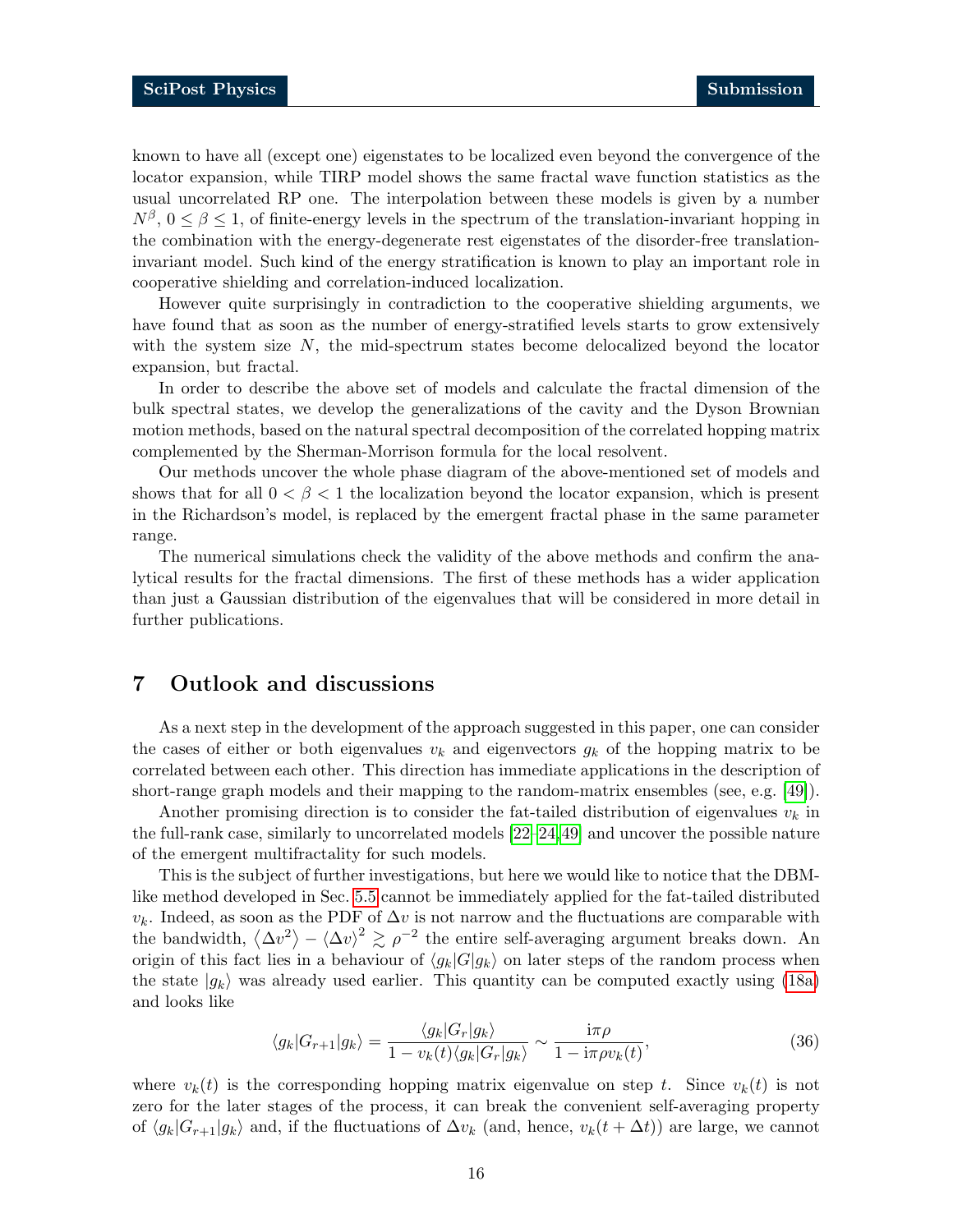neglect this effect. As a result,  $S(v, g, G)$  no longer can be naively averaged to a multiple of unity independent of G which leads to significant complications and lies beyond the scope of the present paper.

## Acknowledgements

Funding information This work was supported by Russian Science Foundation (Grant No. 21-12-00409).

# <span id="page-16-0"></span>A Self-averaging

Consider the matrix element  $\langle g_r|G_{r-1}(z)|g_r\rangle$  in the denominator of the fraction from [\(18b\)](#page-8-2). We claim that this quantity self-averages almost always for a range of parameters we are interested in. This claim is based on the assumption that the added on the r'th step hopping eigenstate  $|g_r\rangle$  is generic with respect to the eigenstates  $|n_{r-1}\rangle$  of the Hamiltonian  $H_{r-1}$  from the previous step, i.e., that its fractal dimension in the basis of the Hamiltonian's eigenstates is one. And, if  $|g_r\rangle$  is ergodic in the basis of T than this is indeed the case at least until  $|n_{r-1}\rangle$ are not ergodic in that basis, i.e. until  $D(r) < 1$ . The only obvious thing which can break this logic is the orthogonality condition  $\langle g_r|g_p\rangle = \delta_{rp}$  between  $|g_r\rangle$  and  $|g_p\rangle$  when  $|g_p\rangle$  was added on the previous steps of the recursion [\(18a\)](#page-8-3) thereby making  $|n\rangle$  and  $|g_r\rangle$  correlated. As we know from the analysis of the Richardson model, for a very large eigenvalue  $v_p$ , the corresponding detached eigenstate will be almost collinear to  $|g_p\rangle$  and, hence, indeed orthogonal to all other  $|g_r\rangle$  with  $r \neq p$ . However, as long as this happens only for *detached* levels, there is no reason to think about such effects if we talk about bulk states.

So now, when we agreed to work in the spectral bulk and in a non-ergodic phase, we can approximate  $\langle n|g_r\rangle$  as taken from the normal distribution and write for  $\langle g_r|G_{r-1}(z)|g_r\rangle$  and some fixed  $G_{r-1}(z)$  that

$$
\langle g|G(z)|g\rangle \stackrel{dist}{\approx} \tau(z) = \frac{1}{N} \sum_{n=1}^{N} \frac{x_n^2}{z - E_n},\tag{37}
$$

where  $x_n$  are independently distributed standard normal random variables which, together with the factor  $1/N$ , approximate the uniform over the unitary group distribution of  $|q\rangle$  in the large- $N$  limit [\[66\]](#page-23-9).

The distribution of  $\tau(z)$  can be estimated by computing separately the characteristic functions of its real and imaginary parts. For example,

<span id="page-16-1"></span>
$$
Q_{\rm Im}(\xi) = \left\langle e^{i\xi \operatorname{Im} \tau(z)} \right\rangle = \exp \left\{ -\frac{1}{2} \sum_{n=1}^{N} \ln \left( 1 - \frac{2i\xi}{N} \frac{\eta}{(\varepsilon - E_n)^2 + \eta^2} \right) \right\}.
$$
 (38)

Then, taking  $\delta(\varepsilon) \ll \eta \ll \rho(\varepsilon)/\rho'(\varepsilon)$ , where  $\delta(\varepsilon) = 1/N\rho(\varepsilon)$  is the energy-dependent mean level spacing and  $\rho(\varepsilon)$  is the density of states, we can approximate the sum in the exponent by the integral

<span id="page-16-2"></span>
$$
I(\xi) = \int \ln\left(1 - \frac{2i\pi\xi}{N} \frac{1}{\pi} \frac{\eta}{(\varepsilon - E)^2 + \eta^2}\right) N\rho(E) dE.
$$
 (39)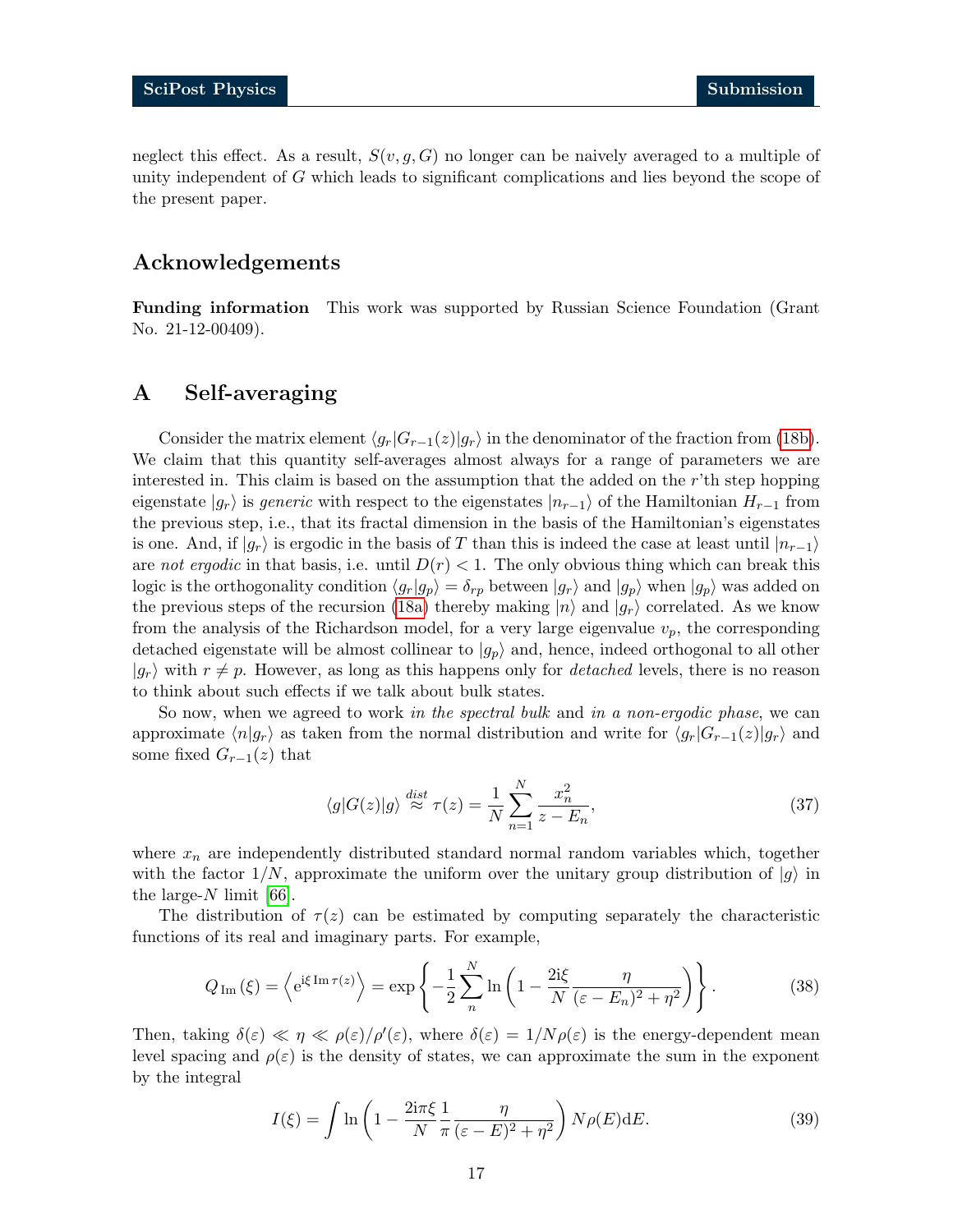This integral can be approximately calculated for a fixed N in two limiting cases: in the case  $\xi \ll N\eta$  when the logarithm can be expanded in the Taylor series and in the case  $\xi \gg NE_{BW}^2/\eta$  where  $E_{BW}$  is the bandwidth of the Hamiltonian. The desired asymptotics then take the form

$$
I(\xi) \sim \begin{cases} -2i\pi\xi\rho(\varepsilon), & \xi \ll N\eta \\ N\ln(-2i\eta\xi/N) - NC(\varepsilon, \eta), & \xi \gg NE_{BW}^2/\eta \end{cases}
$$
(40)

where

$$
C(\varepsilon, \eta) = \int \ln \left( \eta^2 + (\varepsilon - E)^2 \right) \rho(E) dE \tag{41}
$$

is a constant independent of ξ. Now, recalling from Sec. [5.1](#page-8-1) that the proper choice of  $\eta$  is  $\eta(\varepsilon) = \delta(\varepsilon)N^{\alpha}$  with  $\alpha > 0$ , we see that the region where the characteristic function  $Q_{\text{Im}}(\xi)$ oscillates with a constant amplitude grows with the system size  $N$ , and beyond this region it decays polynomially with the power of  $N/2$ . All this points to the fact that the distribution of Im  $\tau(z)$  becomes narrower with the increasing system size and concentrates around the mean point  $\langle \text{Im } \tau(z) \rangle = \pi \rho(\varepsilon)$ . The distribution function of Re  $\tau(z)$  behaves in a similar way concentrating around  $\pi \partial_{\varepsilon} C(\varepsilon, \eta)$ , and this finally justifies our self-averaging approximation giving

$$
\langle g|G(z)|g\rangle \to \frac{1}{N} \text{Tr}\left[G(z)\right] \tag{42}
$$

until we work in the spectral bulk and beyond the ergodic phase. The second and the fourth rows of Figure [5](#page-24-0) demonstrate the self-averaging of the corresponding distributions.

It is also worth mentioning that, in the limit  $\eta \lesssim \delta(\varepsilon)$ , one cannot transform the sum, Eq. [\(38\)](#page-16-1), into the integral, Eq. [\(39\)](#page-16-2), since particular values of  $E_n$  now matter. Instead of a single frequency  $2\pi \rho(\varepsilon)$ ,  $Q_{\text{Im}}(\xi)$  has now a set of equally important realization-dependent frequencies and, hence, no self-averaging, see the first and the third rows of Figure [5.](#page-24-0)

Finally, since  $\langle \text{Re } \tau(z) \rangle = \pi \partial_{\varepsilon} C(\varepsilon, \eta)$  for the bulk energies is of the order of the bandwidth or even parametrically smaller than that, we drop this real part and write just  $\langle g_r|G_{r-1}(\varepsilon$  $i\eta(\varepsilon)|g_r\rangle \sim i\pi\rho(\varepsilon)$  which will simplify the calculations without qualitatively affecting the results or losing the generality.

## <span id="page-17-0"></span>B A self-consistent approach

In the case of not smooth density of states, one cannot drop the energy dependence from the self-averaging matrix element  $\langle g_r|G_{r-1}(z)|g_r\rangle$ . In such a case one should consider the self-consistent formulation of the problem. In case of  $\beta < 1$  it can be written as

<span id="page-17-1"></span>
$$
\begin{cases}\n\partial_r \overline{G}(z,r) + \sigma(z,r)\partial_z \overline{G}(z,r) = 0 \\
\sigma(z,r) = \frac{1}{N} \int \frac{vp(v)dv}{1 - v \text{Tr}[\overline{G}(z,r)]/N},\n\end{cases} \tag{43}
$$

where  $\sigma$  now depends both on the energy z and the rank r. In case of Dyson Brownian motion-like approach for  $\beta = 1$  it is ideologically similar and differs only by a definition of  $\sigma$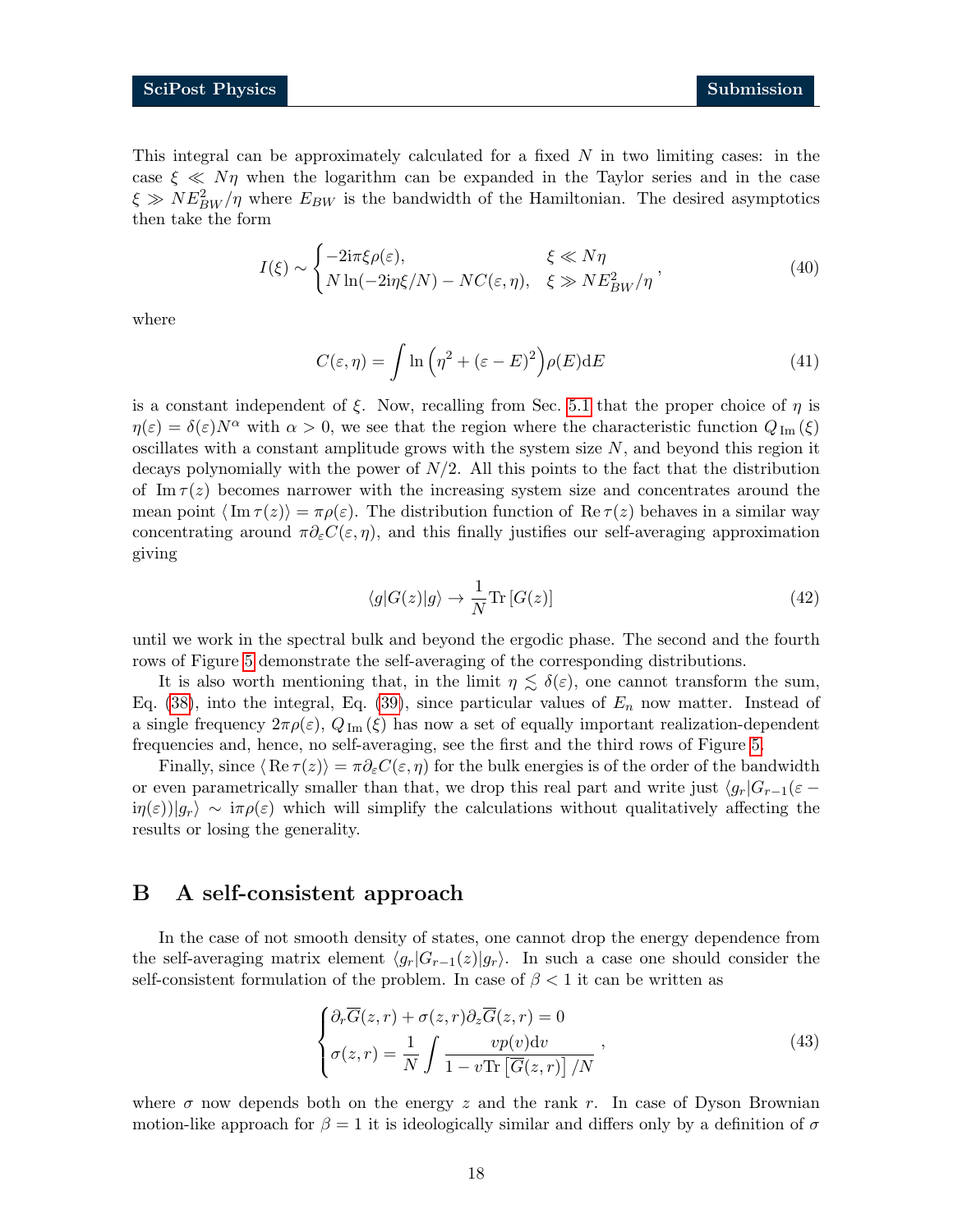and "time" r. The self-consistency condition can be extracted from this system and treated independently: after taking a trace of the first equation and defining  $\overline{\tau}(z,r) = \text{Tr} \left[ \overline{G}(z,r) \right] / N$ we get a closed non-linear system

<span id="page-18-2"></span>
$$
\begin{cases} \partial_r \overline{\tau}(z,r) + \sigma(\overline{\tau}) \partial_z \overline{\tau}(z,r) = 0 \\ \sigma(\overline{\tau}) = \frac{1}{N} \int \frac{vp(v)dv}{1 - v\overline{\tau}} \end{cases}
$$
\n(44)

and the equation for  $\overline{G}(z, r)$  then gives  $\overline{G}(z, r) = \overline{G}_0(z - \sigma(\overline{\tau})r)$  with the self-consistently determined  $\sigma(\overline{\tau}(z,r))$ . In turn, the system [\(44\)](#page-18-2) can be easily solved using the method of characteristics which for the initial conditions  $\overline{\tau}(z,0) = \overline{\tau}_0(z)$  gives the solution in the form

$$
\overline{\tau}(z,r) = \overline{\tau}_0(z - \sigma(\overline{\tau})r) = \overline{\tau}_0\left(z - r\sigma\left(\overline{\tau}_0(z - r\sigma(\overline{\tau}_0(\ldots)))\right)\right).
$$
\n(45)

#### <span id="page-18-0"></span>B.1 Order-independence property

In general, there are R! different ways to obtain the same  $G(z)$  using the exact recursion [\(18a\)](#page-8-3); the ways differ by the order we choose to lift the hopping eigenvalues  $v_k$  from zero. It is reasonable now to check if our self-consistent equation [\(43\)](#page-17-1) for the mean resolvent shares the same property. To do this, let's define a set of probability density functions  $p(v; k)$  such that

<span id="page-18-4"></span>
$$
p(v) = \frac{1}{R} \sum_{k=1}^{R} p(v; k).
$$
 (46)

Substituting these k-dependent functions to  $\sigma$  instead of  $p(v)$ , we emulate different orders of  $v_k$  in [\(18a\)](#page-8-3) and arrive to the spectral factor  $\sigma$  explicitly depending on the rank r. Now, the equations for the characteristics of [\(44\)](#page-18-2) take the form

$$
\frac{\mathrm{d}\overline{\tau}}{\mathrm{d}r} = 0, \quad \frac{\mathrm{d}z}{\mathrm{d}r} = \frac{1}{N} \int \frac{vp(v;r)\mathrm{d}v}{1 - v\overline{\tau}},\tag{47}
$$

which leads to

<span id="page-18-3"></span>
$$
z(r) = z_0 + \frac{1}{N} \int \frac{v dv}{1 - v \overline{\tau}_0(z_0)} \int_0^r p(v; k) dk = z_0 + \Sigma(\overline{\tau}_0(z_0); r)
$$
(48)

and

<span id="page-18-1"></span>
$$
\overline{\tau}(z,r) = \overline{\tau}_0(z - \Sigma(\overline{\tau};r)).\tag{49}
$$

And, since the integral over k in  $(48)$  behaves very much like the sum from  $(46)$ , the selfenergy  $\Sigma(\overline{\tau};R)$  (and, hence, the quantity  $\overline{\tau}(z,R)$ ) is indeed order-independent. Finally, since the mean resolvent  $\overline{G}(z, r)$  from our equations also has the form  $\overline{G}(z, r) = \overline{G}_0(z - \Sigma(\overline{\tau}; r)),$ its value for  $r = R$  is order-independent too as it should be.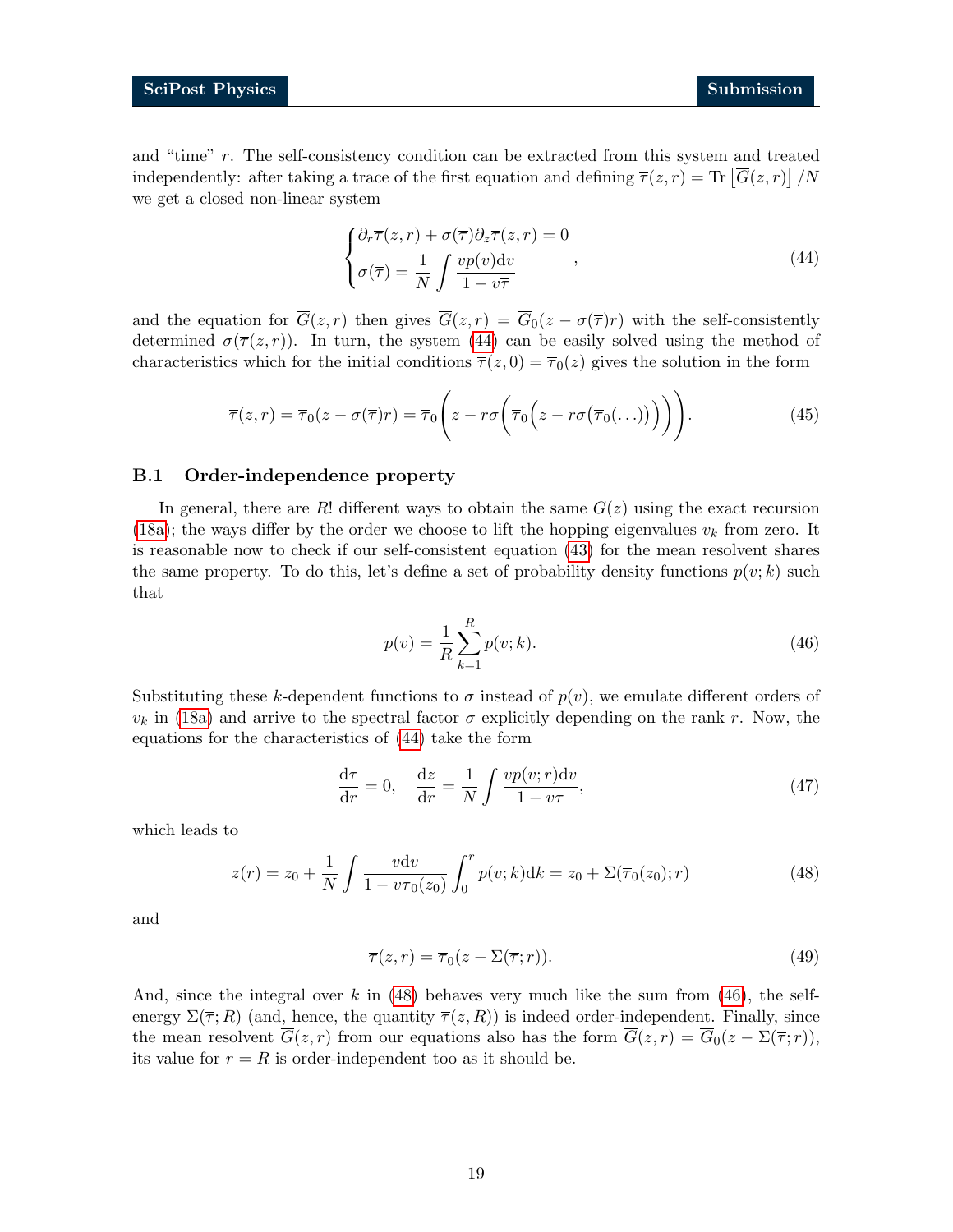## References

- <span id="page-19-0"></span>[1] P. W. Anderson, Absence of diffusion in certain random lattices, Phys. Rev. 109, 1492 (1958), doi[:10.1103/PhysRev.109.1492.](https://doi.org/10.1103/PhysRev.109.1492)
- <span id="page-19-1"></span>[2] F. Evers and A. D. Mirlin, Anderson transitions, Rev. Mod. Phys 80, 1355 (2008), doi[:10.1103/RevModPhys.80.1355.](https://doi.org/10.1103/RevModPhys.80.1355)
- <span id="page-19-2"></span>[3] K. S. Tikhonov and A. D. Mirlin, Many-body localization transition with powerlaw interactions: Statistics of eigenstates, Phys. Rev. B 97, 214205 (2018), doi[:10.1103/PhysRevB.97.214205.](https://doi.org/10.1103/PhysRevB.97.214205)
- [4] N. Macé, F. Alet and N. Laflorencie, Multifractal scalings across the many-body localization transition, Phys. Rev. Lett. 123, 180601 (2019), doi[:10.1103/PhysRevLett.123.180601.](https://doi.org/10.1103/PhysRevLett.123.180601)
- [5] D. J. Luitz, I. M. Khaymovich and Y. Bar Lev, *Multifractality and its role in anoma*lous transport in the disordered XXZ spin-chain, SciPost Phys. Core 2, 6 (2020), doi[:10.21468/SciPostPhysCore.2.2.006.](https://doi.org/10.21468/SciPostPhysCore.2.2.006)
- <span id="page-19-8"></span>[6] M. Tarzia, Many-body localization transition in hilbert space, Phys. Rev. B 102, 014208 (2020), doi[:10.1103/PhysRevB.102.014208.](https://doi.org/10.1103/PhysRevB.102.014208)
- [7] G. De Tomasi, I. M. Khaymovich, F. Pollmann and S. Warzel, Rare thermal bubbles at the many-body localization transition from the fock space point of view, URL [https:](https://arxiv.org/abs/2011.03048) [//arxiv.org/abs/2011.03048](https://arxiv.org/abs/2011.03048) (2020), <2011.03048>.
- <span id="page-19-3"></span>[8] F. Monteiro, T. Micklitz, M. Tezuka and A. Altland, Minimal model of many-body localization, Phys. Rev. Research 3, 013023 (2021), doi[:10.1103/PhysRevResearch.3.013023.](https://doi.org/10.1103/PhysRevResearch.3.013023)
- <span id="page-19-4"></span>[9] D. J. Luitz, N. Laflorencie and F. Alet, Many-body localization edge in the random-field heisenberg chain, Phys. Rev. B **91**, 081103 (2015), doi[:10.1103/PhysRevB.91.081103.](https://doi.org/10.1103/PhysRevB.91.081103)
- [10] E. V. H. Doggen, F. Schindler, K. S. Tikhonov, A. D. Mirlin, T. Neupert, D. G. Polyakov and I. V. Gornyi, Many-body localization and delocalization in large quantum chains, Phys. Rev. B 98, 174202 (2018), doi[:10.1103/PhysRevB.98.174202.](https://doi.org/10.1103/PhysRevB.98.174202)
- <span id="page-19-5"></span>[11] T. Thiery, F. Huveneers, M. M¨uller and W. De Roeck, Many-body delocalization as a quantum avalanche, Phys. Rev. Lett.  $121$ ,  $140601$  (2018), doi[:10.1103/PhysRevLett.121.140601.](https://doi.org/10.1103/PhysRevLett.121.140601)
- [12] J. Suntajs, J. Bonča, T. c. v. Prosen and L. Vidmar, *Quantum chaos challenges many*body localization, Phys. Rev. E 102, 062144 (2020), doi[:10.1103/PhysRevE.102.062144.](https://doi.org/10.1103/PhysRevE.102.062144)
- <span id="page-19-6"></span>[13] D. Sels and A. Polkovnikov, Dynamical obstruction to localization in a disordered spin  $chain (2020), 2009.04501.$  $chain (2020), 2009.04501.$  $chain (2020), 2009.04501.$
- <span id="page-19-7"></span>[14] V. E. Kravtsov, I. M. Khaymovich, E. Cuevas and M. Amini, A random matrix model with localization and ergodic transitions, New J. Phys. 17, 122002 (2015), doi[:10.1088/1367-](https://doi.org/10.1088/1367-2630/17/12/122002) [2630/17/12/122002.](https://doi.org/10.1088/1367-2630/17/12/122002)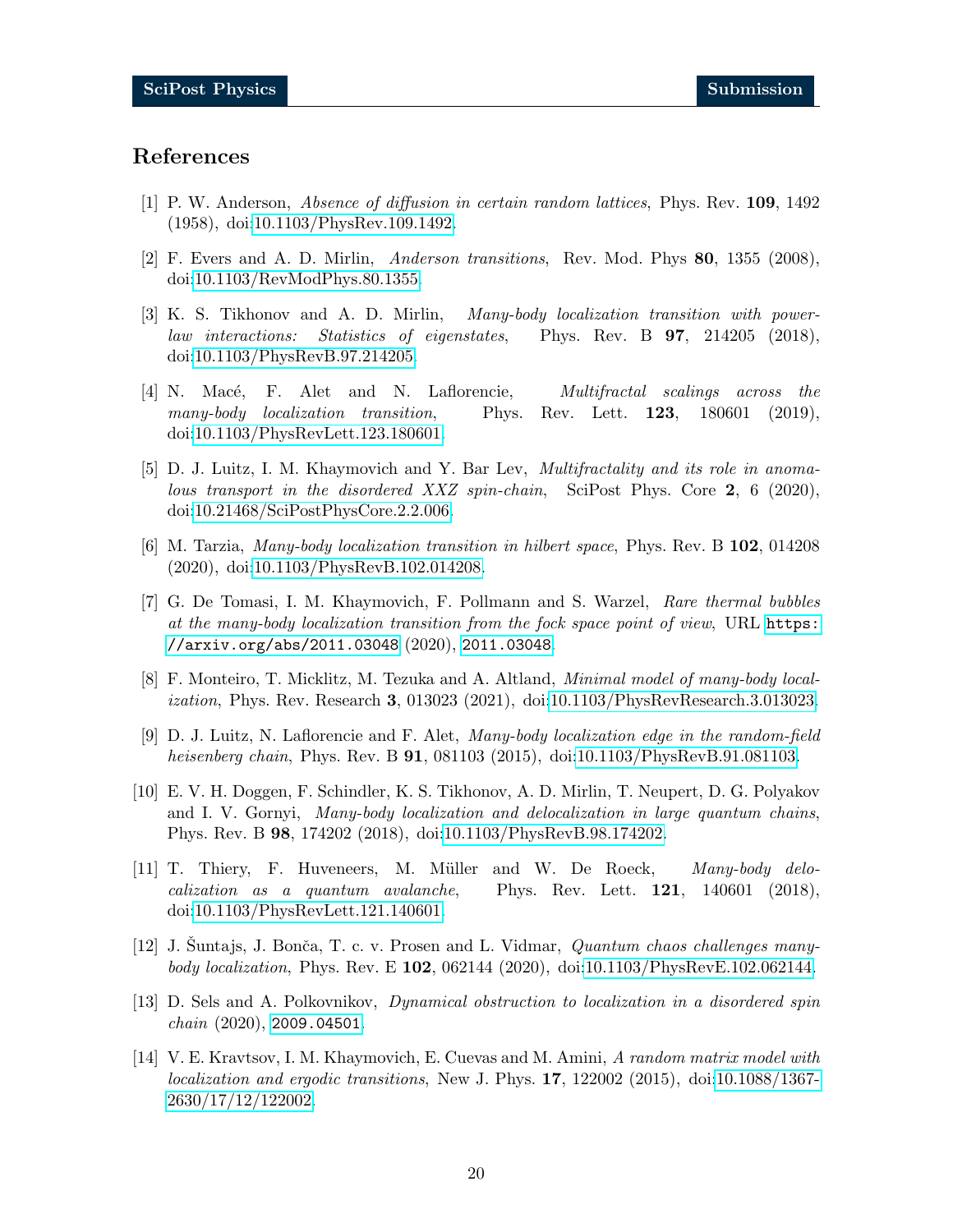- <span id="page-20-8"></span>[15] D. Facoetti, P. Vivo and G. Biroli, From non-ergodic eigenvectors to local resolvent statistics and back: A random matrix perspective, Europhys. Lett. 115, 47003 (2016), doi[:10.1209/0295-5075/115/47003.](https://doi.org/10.1209/0295-5075/115/47003)
- [16] K. Truong and A. Ossipov, Eigenvectors under a generic perturbation: Non-perturbative results from the random matrix approach, Europhys. Lett. **116**, 37002 (2016), doi[:10.1209/0295-5075/116/37002.](https://doi.org/10.1209/0295-5075/116/37002)
- [17] P. von Soosten and S. Warzel, Non-ergodic delocalization in the rosenzweig–porter model, Letters in Mathematical Physics pp. 1–18 (2018), doi[:10.1007/s11005-018-1131-7.](https://doi.org/10.1007/s11005-018-1131-7)
- [18] C. Monthus, Multifractality of eigenstates in the delocalized non-ergodic phase of some random matrix models: Wigner–weisskopf approach, J. Phys. A: Math. Theor. 50, 295101 (2017), doi[:10.1088/1751-8121/aa5ad2.](https://doi.org/10.1088/1751-8121/aa5ad2)
- <span id="page-20-9"></span>[19] E. Bogomolny and M. Sieber, Eigenfunction distribution for the rosenzweig-porter model, Phys. Rev. E 98, 032139 (2018), doi[:10.1103/PhysRevE.98.032139.](https://doi.org/10.1103/PhysRevE.98.032139)
- [20] G. De Tomasi, M. Amini, S. Bera, I. M. Khaymovich and V. E. Kravtsov, Survival probability in Generalized Rosenzweig-Porter random matrix ensemble, SciPost Phys. 6, 014 (2019), doi[:10.21468/SciPostPhys.6.1.014.](https://doi.org/10.21468/SciPostPhys.6.1.014)
- <span id="page-20-0"></span>[21] W. Tang and I. M. Khaymovich, Non-ergodic delocalized phase with poisson level statistics (2021).
- <span id="page-20-1"></span>[22] I. M. Khaymovich, V. E. Kravtsov, B. L. Altshuler and L. B. Ioffe, Fragile extended phases in the log-normal rosenzweig-porter model, Phys. Rev. Research 2, 043346 (2020), doi[:10.1103/PhysRevResearch.2.043346.](https://doi.org/10.1103/PhysRevResearch.2.043346)
- <span id="page-20-7"></span>[23] V. Kravtsov, I. Khaymovich, B. Altshuler and L. Ioffe, Localization transition on the random regular graph as an unstable tricritical point in a log-normal rosenzweig-porter random matrix ensemble, URL <https://arxiv.org/abs/2002.02979> (2020), <2002.02979>.
- <span id="page-20-2"></span>[24] G. Biroli and M. Tarzia, *Lévy-rosenzweig-porter random matrix ensemble*, Phys. Rev. B 103, 104205 (2021), doi[:10.1103/PhysRevB.103.104205.](https://doi.org/10.1103/PhysRevB.103.104205)
- <span id="page-20-3"></span>[25] N. Rosenzweig and C. E. Porter, "repulsion of energy levels" in complex atomic spectra, Phys. Rev. B 120, 1698 (1960), doi[:10.1103/PhysRev.120.1698.](https://doi.org/10.1103/PhysRev.120.1698)
- <span id="page-20-4"></span>[26] S. Ray, A. Ghosh and S. Sinha, *Drive-induced delocalization in the aubry-andré model*, Phys. Rev. E 97, 010101 (2018), doi[:10.1103/PhysRevE.97.010101.](https://doi.org/10.1103/PhysRevE.97.010101)
- [27] S. Roy, I. M. Khaymovich, A. Das and R. Moessner, Multifractality without fine-tuning in a Floquet quasiperiodic chain, SciPost Phys. 4, 25 (2018), doi[:10.21468/SciPostPhys.4.5.025.](https://doi.org/10.21468/SciPostPhys.4.5.025)
- <span id="page-20-5"></span>[28] M. Sarkar, R. Ghosh, A. Sen and K. Sengupta, Mobility edge and multifractality in a periodically driven aubry-andré model, Phys. Rev. B  $103$ , 184309 (2021), doi[:10.1103/PhysRevB.103.184309.](https://doi.org/10.1103/PhysRevB.103.184309)
- <span id="page-20-6"></span>[29] T. Micklitz, F. Monteiro and A. Altland, Nonergodic extended states in the sachdev-yekitaev model, Phys. Rev. Lett. 123, 125701 (2019), doi[:10.1103/PhysRevLett.123.125701.](https://doi.org/10.1103/PhysRevLett.123.125701)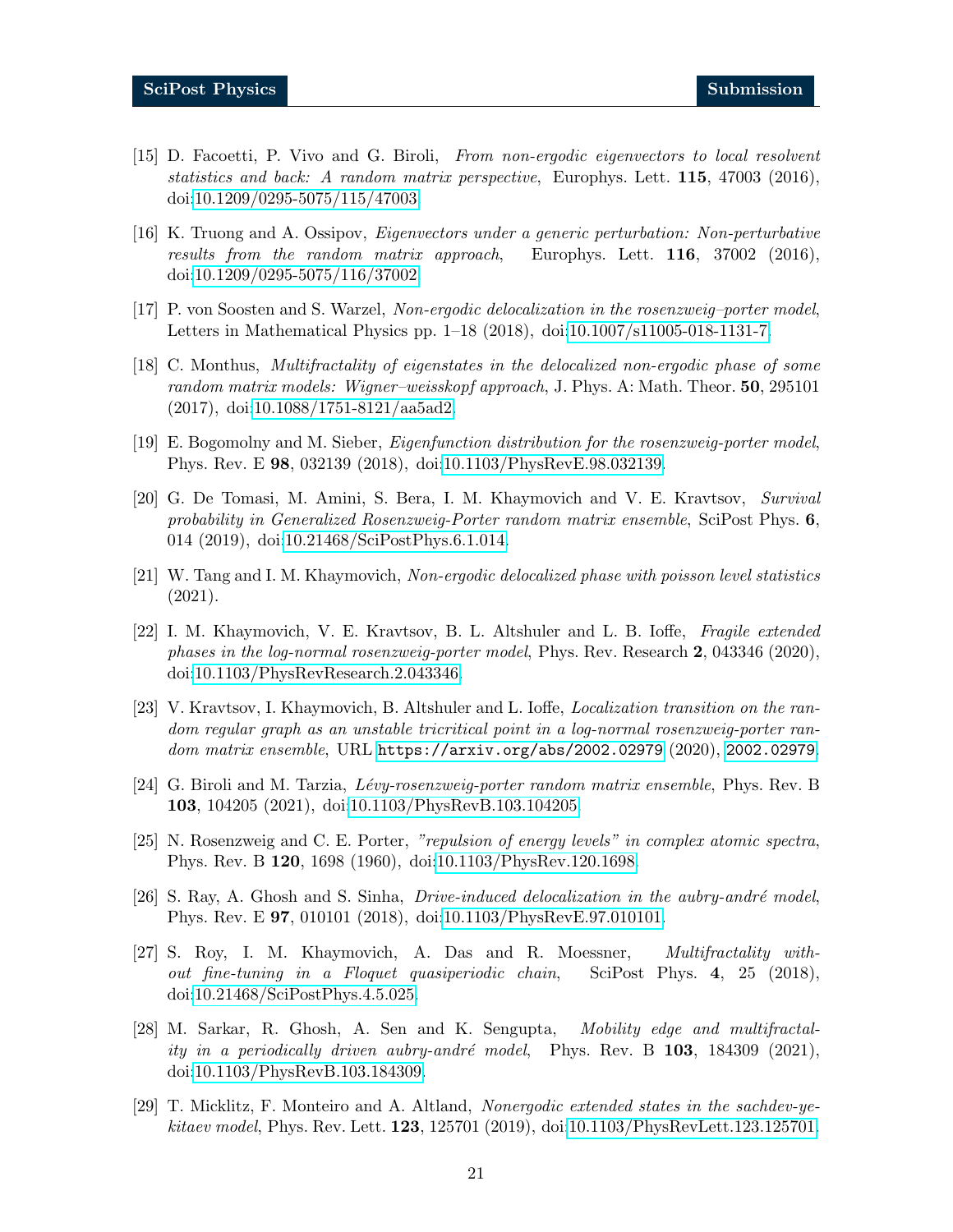- <span id="page-21-0"></span>[30] V. N. Smelyanskiy, K. Kechedzhi, S. Boixo, S. V. Isakov, H. Neven and B. Altshuler, Nonergodic delocalized states for efficient population transfer within a narrow band of the energy landscape, Phys. Rev. X 10, 011017 (2020), doi[:10.1103/PhysRevX.10.011017.](https://doi.org/10.1103/PhysRevX.10.011017)
- [31] L. Faoro, M. V. Feigel'man and L. Ioffe, Non-ergodic extended phase of the quantum random energy model, Annals of Physics 409, 167916 (2019), doi[:https://doi.org/10.1016/j.aop.2019.167916.](https://doi.org/https://doi.org/10.1016/j.aop.2019.167916)
- <span id="page-21-1"></span>[32] V. N. Smelyanskiy, K. Kechedzhi, S. Boixo, H. Neven and B. Altshuler, Intermittency of dynamical phases in a quantum spin glass, URL <https://arxiv.org/abs/1907.01609> (2019), <1907.01609>.
- <span id="page-21-2"></span>[33] K. Kechedzhi, V. N. Smelyanskiy, J. R. McClean, V. S. Denchev, M. Mohseni, S. V. Isakov, S. Boixo, B. L. Altshuler and H. Neven, Efficient population transfer via nonergodic extended states in quantum spin glass, URL [https://arxiv.org/abs/1807.](https://arxiv.org/abs/1807.04792) [04792](https://arxiv.org/abs/1807.04792) (2018), <1807.04792>.
- <span id="page-21-3"></span>[34] L. S. Levitov, Absence of localization of vibrational modes due to dipole-dipole interaction, Europhys. Lett. 9, 83 (1989), doi[:10.1209/0295-5075/9/1/015.](https://doi.org/10.1209/0295-5075/9/1/015)
- [35] L. S. Levitov, Delocalization of vibrational modes caused by electric dipole interaction, Phys. Rev. Lett. 64, 547 (1990), doi[:10.1103/PhysRevLett.64.547.](https://doi.org/10.1103/PhysRevLett.64.547)
- <span id="page-21-4"></span>[36] A. D. Mirlin, Y. V. Fyodorov, F.-M. Dittes, J. Quezada and T. H. Seligman, Transition from localized to extended eigenstates in the ensemble of power-law random banded matrices, Phys. Rev. E 54, 3221 (1996), doi[:10.1103/PhysRevE.54.3221.](https://doi.org/10.1103/PhysRevE.54.3221)
- <span id="page-21-5"></span>[37] P. Richerme, Z.-X. Gong, A. Lee, C. Senko, J. Smith, M. Foss-Feig, S. Michalakis, A. V. Gorshkov and C. Monroe, Non-local propagation of correlations in quantum systems with long-range interactions, Nature 511(7508), 198 (2014), doi[:10.1038/nature13450.](https://doi.org/10.1038/nature13450)
- <span id="page-21-6"></span>[38] P. Jurcevic, B. P. Lanyon, P. Hauke, C. Hempel, P. Zoller, R. Blatt and C. F. Roos, Quasiparticle engineering and entanglement propagation in a quantum many-body system, Nature 511(7508), 202 (2014), doi[:10.1038/nature13461.](https://doi.org/10.1038/nature13461)
- <span id="page-21-7"></span>[39] B. Yan, S. A. Moses, B. Gadway, J. P. Covey, K. R. Hazzard, A. M. Rey, D. S. Jin and J. Ye, Observation of dipolar spin-exchange interactions with lattice-confined polar molecules, Nature 501(7468), 521 (2013), doi[:10.1038/nature12483.](https://doi.org/10.1038/nature12483)
- <span id="page-21-8"></span>[40] A. de Paz, A. Sharma, A. Chotia, E. Maréchal, J. H. Huckans, P. Pedri, L. Santos, O. Gorceix, L. Vernac and B. Laburthe-Tolra, Nonequilibrium quantum magnetism in a dipolar lattice gas, Phys. Rev. Lett. 111, 185305 (2013), doi[:10.1103/PhysRevLett.111.185305.](https://doi.org/10.1103/PhysRevLett.111.185305)
- <span id="page-21-9"></span>[41] S. Baier, M. J. Mark, D. Petter, K. Aikawa, L. Chomaz, Z. Cai, M. Baranov, P. Zoller and F. Ferlaino, Extended bose-hubbard models with ultracold magnetic atoms, Science 352(6282), 201 (2016), doi[:10.1126/science.aac9812.](https://doi.org/10.1126/science.aac9812)
- <span id="page-21-10"></span>[42] J. Zeiher, J.-y. Choi, A. Rubio-Abadal, T. Pohl, R. van Bijnen, I. Bloch and C. Gross, Coherent many-body spin dynamics in a long-range interacting ising chain, Phys. Rev. X 7, 041063 (2017), doi[:10.1103/PhysRevX.7.041063.](https://doi.org/10.1103/PhysRevX.7.041063)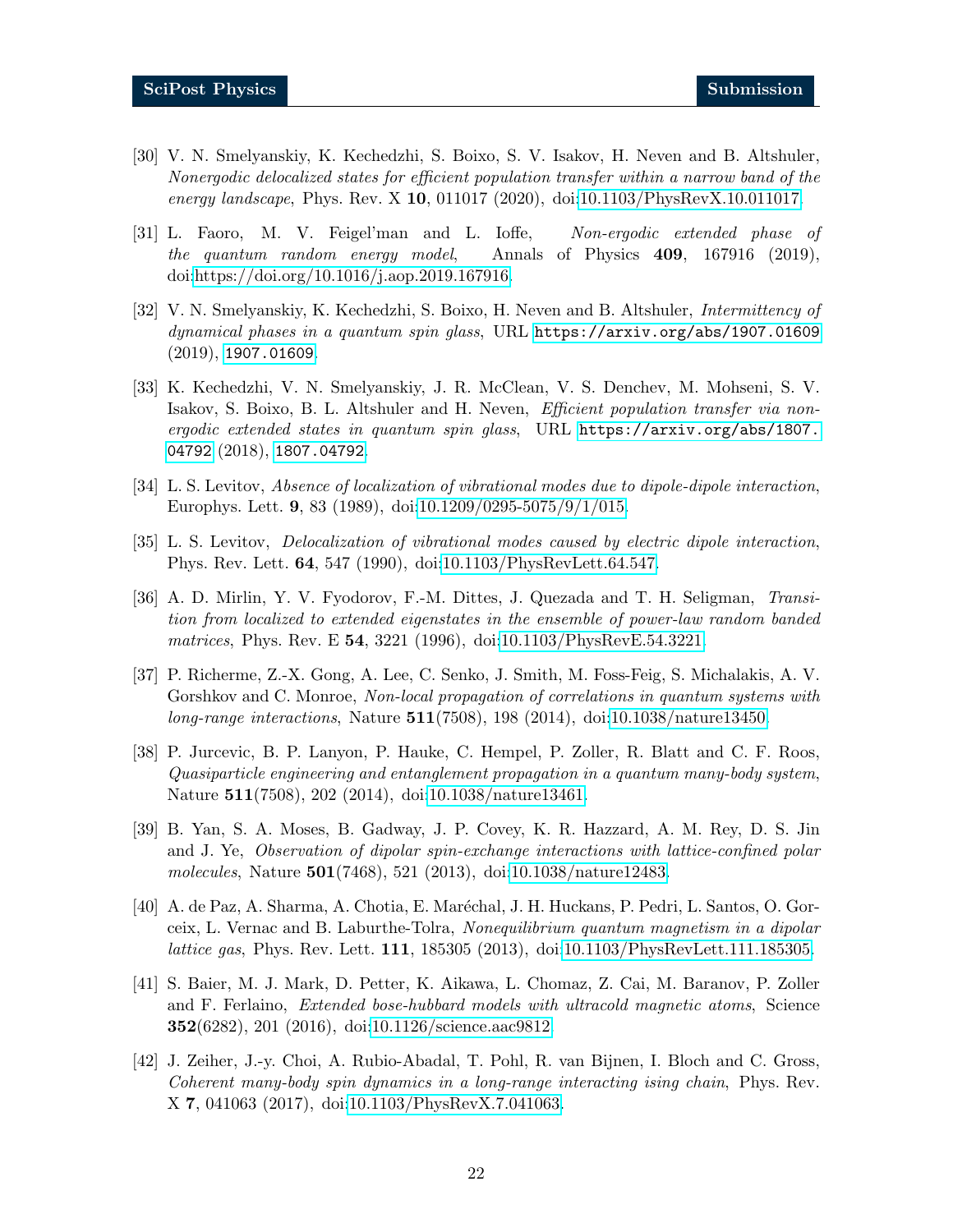- <span id="page-22-0"></span>[43] S. de L´es´eleuc, V. Lienhard, P. Scholl, D. Barredo, S. Weber, N. Lang, H. P. Büchler, T. Lahaye and A. Browaeys, *Observation of a symmetry-protected topolog*ical phase of interacting bosons with rydberg atoms, Science 365(6455), 775 (2019), doi[:10.1126/science.aav9105.](https://doi.org/10.1126/science.aav9105)
- <span id="page-22-1"></span>[44] G. Waldherr, Y. Wang, S. Zaiser, M. Jamali, T. Schulte-Herbrüggen, H. Abe, T. Ohshima, J. Isoya, J. Du, P. Neumann et al., Quantum error correction in a solid-state hybrid spin register, Nature 506(7487), 204 (2014), doi[:10.1038/nature12919.](https://doi.org/10.1038/nature12919)
- <span id="page-22-2"></span>[45] C.-L. Hung, A. González-Tudela, J. I. Cirac and H. J. Kimble, *Quantum spin dynamics* with pairwise-tunable, long-range interactions, Proceedings of the National Academy of Sciences 113(34), E4946 (2016), doi[:10.1073/pnas.1603777113.](https://doi.org/10.1073/pnas.1603777113)
- <span id="page-22-3"></span>[46] G. A. Alvarez, D. Suter and R. Kaiser, *Localization-delocalization transition in* the dynamics of dipolar-coupled nuclear spins, Science  $349(6250)$ , 846 (2015), doi[:10.1126/science.1261160.](https://doi.org/10.1126/science.1261160)
- <span id="page-22-4"></span>[47] S. K. Saikin, A. Eisfeld, S. Valleau and A. Aspuru-Guzik, Photonics meets excitonics: natural and artificial molecular aggregates. Nanophotonics  $2(1)$ ,  $21$  (2013), doi[:10.1515/nanoph-2012-0025.](https://doi.org/10.1515/nanoph-2012-0025)
- <span id="page-22-5"></span>[48] E. Abrahams, P. W. Anderson, D. C. Licciardello and T. V. Ramakrishnan, Scaling Theory of Localization: Absence of Quantum Diffusion in Two Dimensions, Phys. Rev. Lett. 42, 673 (1979), doi[:10.1103/PhysRevLett.42.673.](https://doi.org/10.1103/PhysRevLett.42.673)
- <span id="page-22-6"></span>[49] I. M. Khaymovich and V. E. Kravtsov, Dynamical phases in a "multifractal" rosenzweigporter model, URL <https://arxiv.org/abs/2106.01965> (2021), <2106.01965>.
- <span id="page-22-7"></span>[50] A. Ossipov, Anderson localization on a simplex, J. Phys. A 46, 105001 (2013), doi[:10.1088/1751-8113/46/10/105001.](https://doi.org/10.1088/1751-8113/46/10/105001)
- <span id="page-22-8"></span>[51] R. Modak, S. Mukerjee, E. A. Yuzbashyan and B. S. Shastry, Integrals of motion for one-dimensional anderson localized systems, New J. Phys. 18, 033010 (2016), doi[:10.1088/1367-2630/18/3/033010.](https://doi.org/10.1088/1367-2630/18/3/033010)
- <span id="page-22-9"></span>[52] A. L. Burin and L. A. Maksimov, Localization and delocalization of particles in disordered lattice with tunneling amplitude with  $r^{-3}$  decay, JETP Lett. **50**, 338 (1989).
- <span id="page-22-10"></span>[53] A. Rodriguez, V. A. Malyshev, G. Sierra, M. A. Martin-Delgado, J. Rodriguez-Laguna and F. Dominguez-Adame, Anderson transition in low-dimensional disordered systems driven by long-range nonrandom hopping, Phys. Rev. Lett. 90, 027404 (2003), doi[:10.1103/PhysRevLett.90.027404.](https://doi.org/10.1103/PhysRevLett.90.027404)
- <span id="page-22-11"></span>[54] G. L. Celardo, R. Kaiser and F. Borgonovi, *Shielding and localization in the presence of* long-range hopping, Phys. Rev. B 94, 144206 (2016), doi[:10.1103/PhysRevB.94.144206.](https://doi.org/10.1103/PhysRevB.94.144206)
- <span id="page-22-12"></span>[55] J. T. Cantin, T. Xu and R. V. Krems, Effect of the anisotropy of long-range hopping on localization in three-dimensional lattices, Phys. Rev. B 98, 014204 (2018), doi[:10.1103/PhysRevB.98.014204.](https://doi.org/10.1103/PhysRevB.98.014204)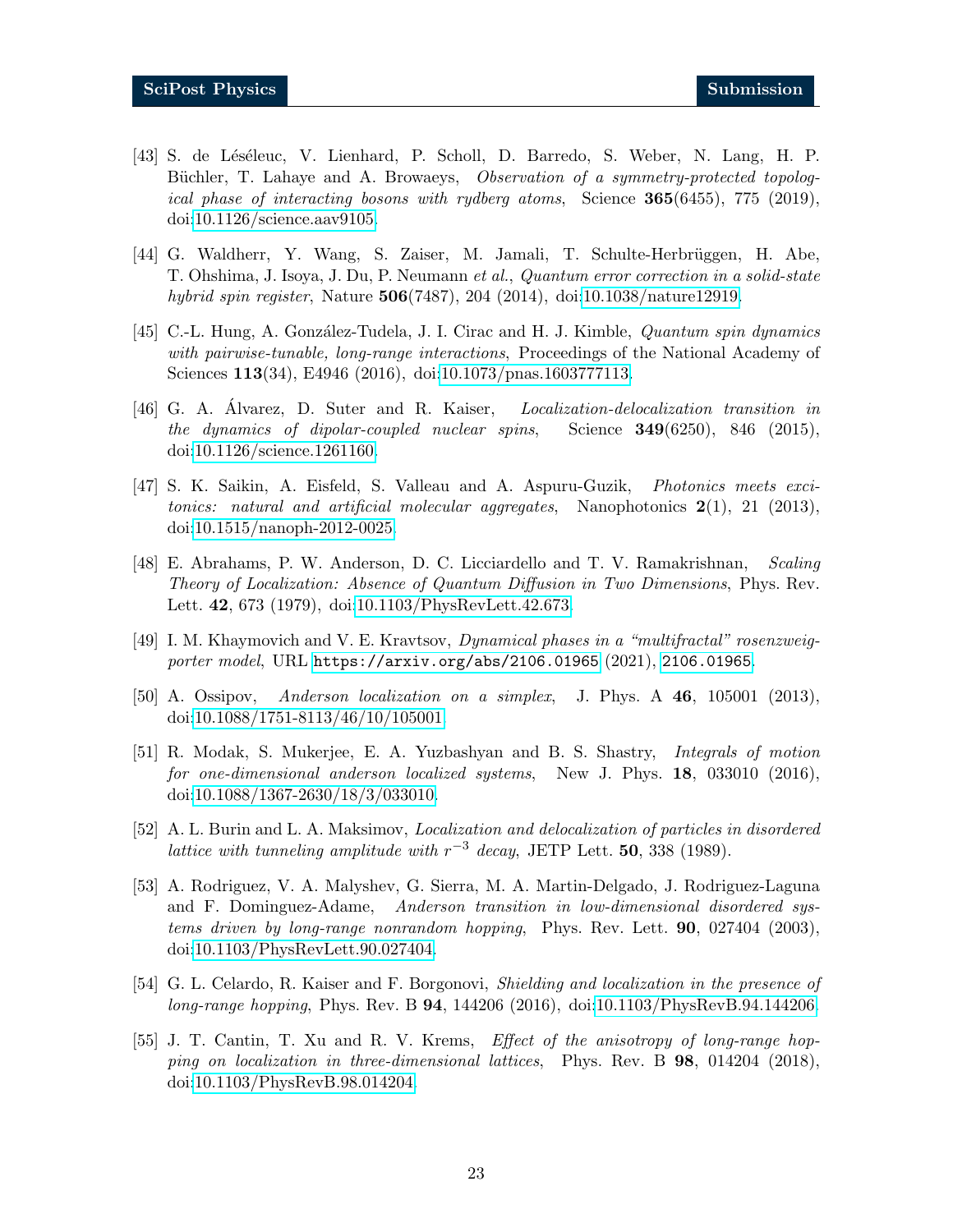- <span id="page-23-0"></span>[56] X. Deng, V. Kravtsov, G. Shlyapnikov and L. Santos, Duality in power-law localization in disordered one-dimensional systems, Phys. Rev. Lett.  $120(11)$ ,  $110602$  (2018), doi[:10.1103/PhysRevLett.120.110602.](https://doi.org/10.1103/PhysRevLett.120.110602)
- <span id="page-23-2"></span>[57] P. A. Nosov, I. M. Khaymovich and V. E. Kravtsov, Correlation-induced localization, Physical Review B 99(10), 104203 (2019), doi[:10.1103/PhysRevB.99.104203.](https://doi.org/10.1103/PhysRevB.99.104203)
- <span id="page-23-6"></span>[58] A. G. Kutlin and I. M. Khaymovich, Renormalization to localization without a small parameter, SciPost Phys. 8, 49 (2020), doi[:10.21468/SciPostPhys.8.4.049.](https://doi.org/10.21468/SciPostPhys.8.4.049)
- [59] X. Deng, S. Ray, S. Sinha, G. V. Shlyapnikov and L. Santos, One-dimensional quasicrystals with power-law hopping, Phys. Rev. Lett. 123, 025301 (2019), doi[:10.1103/PhysRevLett.123.025301.](https://doi.org/10.1103/PhysRevLett.123.025301)
- <span id="page-23-1"></span>[60] X. Deng, A. L. Burin and I. M. Khaymovich, Anisotropy-mediated reentrant localization, URL <https://arxiv.org/abs/2002.00013> (2020), <2002.00013>.
- <span id="page-23-3"></span>[61] P. A. Nosov and I. M. Khaymovich, Robustness of delocalization to the inclusion of soft constraints in long-range random models, Phys. Rev. B 99, 224208 (2019), doi[:10.1103/PhysRevB.99.224208.](https://doi.org/10.1103/PhysRevB.99.224208)
- <span id="page-23-4"></span>[62] F. J. Dyson, A brownian-motion model for the eigenvalues of a random matrix, Journal of Mathematical Physics 3(6), 1191 (1962), doi[:10.1063/1.1703862.](https://doi.org/10.1063/1.1703862)
- <span id="page-23-5"></span>[63] M. Mezard, G. Parisi and M. Virasoro, Spin Glass Theory and Beyond: An Introduction to the Replica Method and Its Applications, World Scientific Lecture Notes in Physics: Volume 9. World Scientific Publishing Company, ISBN 9789813103917, doi[:10.1142/0271](https://doi.org/10.1142/0271) (1986).
- <span id="page-23-7"></span>[64] M. Mézard and G. Parisi, The bethe lattice spin glass revisited, The European Physical Journal B-Condensed Matter and Complex Systems 20(2), 217 (2001), doi[:10.1007/PL00011099.](https://doi.org/10.1007/PL00011099)
- <span id="page-23-8"></span>[65] M. Mézard, G. Parisi and R. Zecchina, Analytic and algorithmic solution of random satisfiability problems, Science 297(5582), 812 (2002), doi[:10.1126/science.1073287,](https://doi.org/10.1126/science.1073287) <https://science.sciencemag.org/content/297/5582/812.full.pdf>.
- <span id="page-23-9"></span>[66] E. Borel, ´ Sur les principes de la th´eorie cin´etique des gaz, In Annales scientifiques de l'Ecole normale superieure, vol. 23, pp. 9–32 (1906).